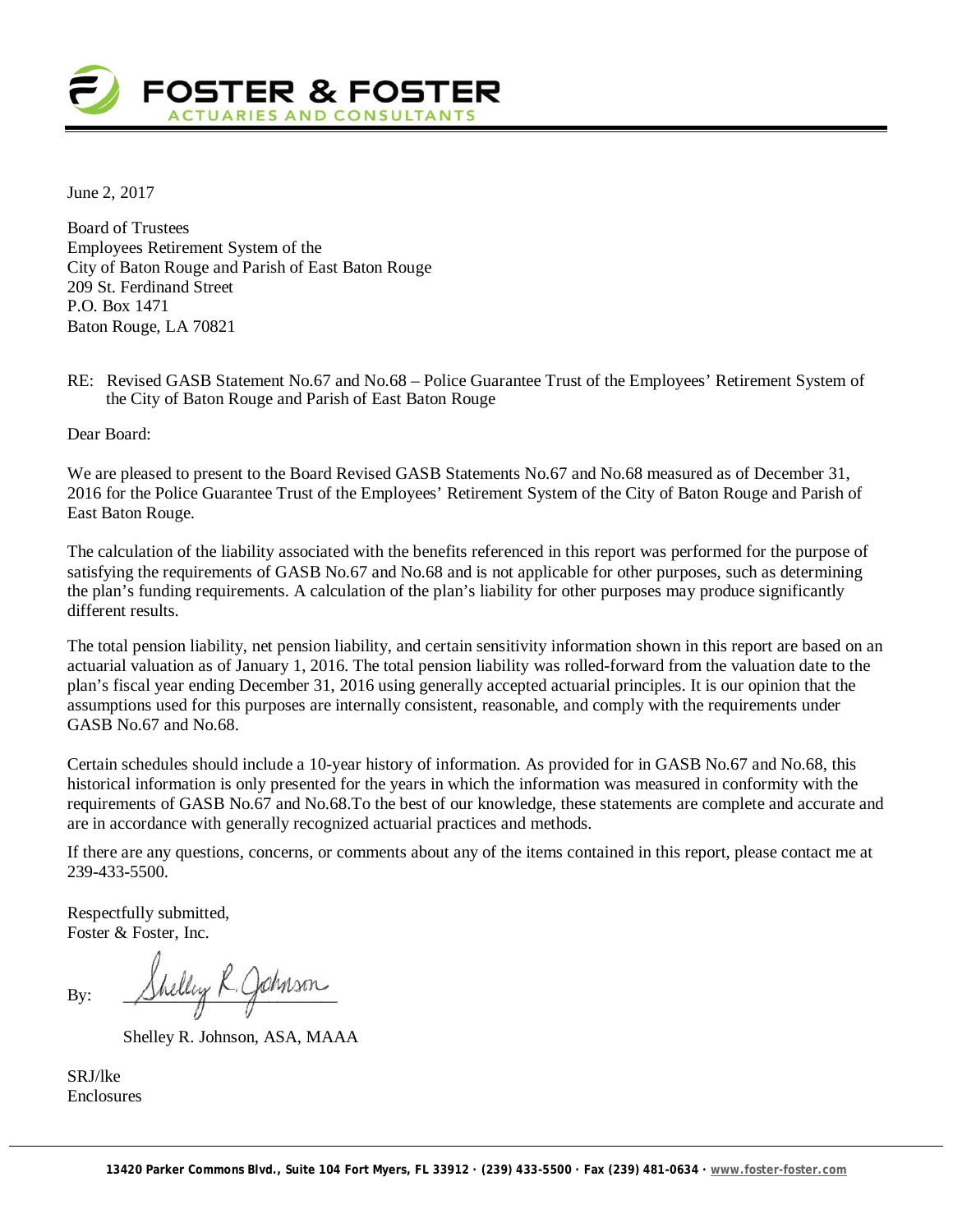# STATEMENT OF FIDUCIARY NET POSITION DECEMBER 31, 2016

| <b>ASSETS</b>                        | <b>MARKET VALUE</b> |
|--------------------------------------|---------------------|
| Cash and Cash Equivalents:           |                     |
| Money Market                         | 1,059,686           |
| Cash                                 | 1,995,907           |
| <b>Total Cash and Equivalents</b>    | 3,055,593           |
| Receivables:                         |                     |
| <b>Member Contributions</b>          | 1,037               |
| <b>Employer Contributions</b>        | 411,596             |
| From Broker for Investments Sold     | 136,800             |
| <b>Investment Income</b>             | 427                 |
| <b>Total Receivable</b>              | 549,860             |
| Investments:                         |                     |
| <b>Fixed Income</b>                  | 6,075,059           |
| Equities                             | 6,953,180           |
| Alternative                          | 768,576             |
| <b>Total Investments</b>             | 13,796,815          |
| <b>Total Assets</b>                  | 17,402,268          |
| <b>LIABILITIES</b>                   |                     |
| Payables:                            |                     |
| Accrued Expenses and Benefits        | 138,119             |
| <b>Total Liabilities</b>             | 138,119             |
| NET POSITION RESTRICTED FOR PENSIONS | 17,264,149          |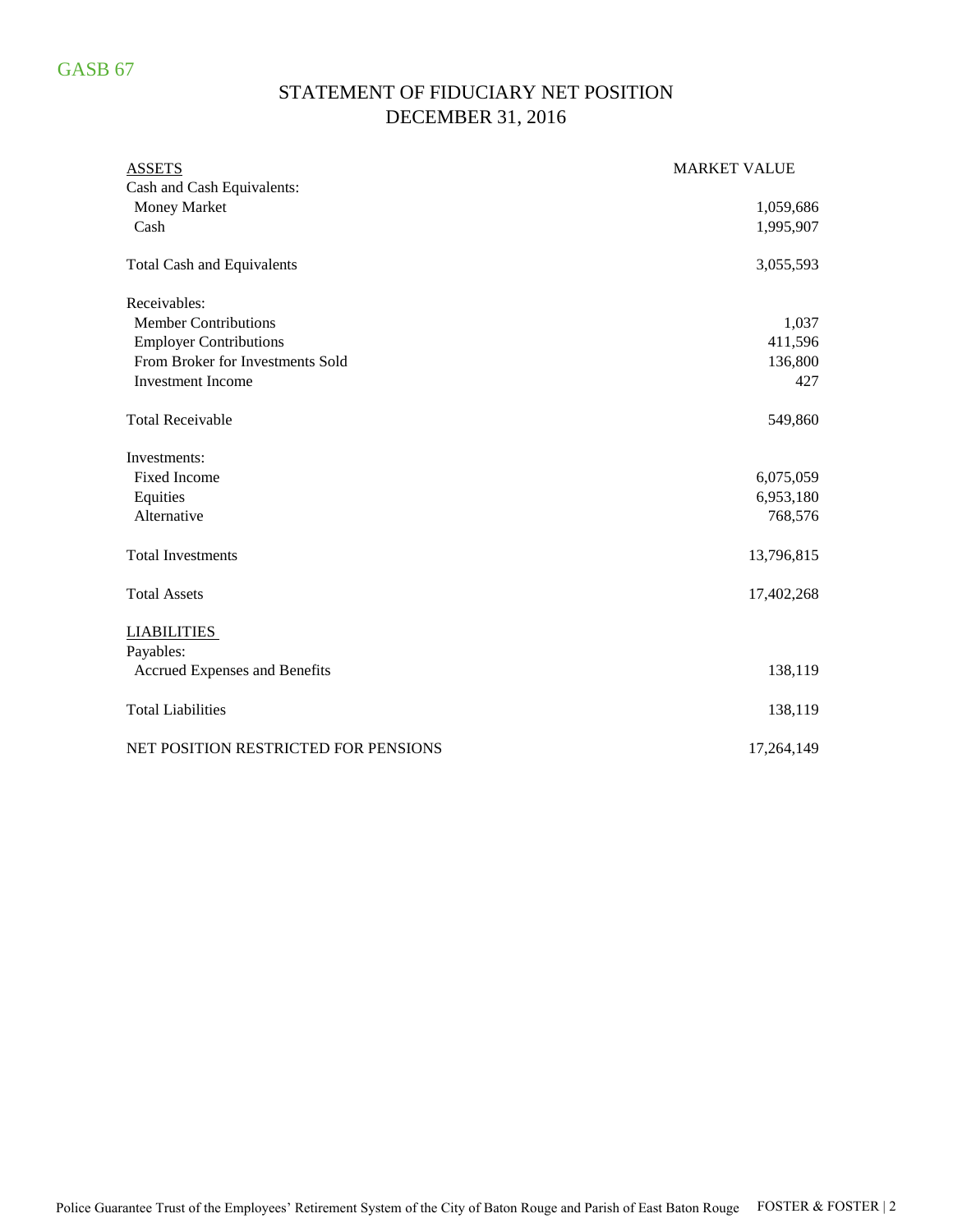### STATEMENT OF CHANGES IN FIDUCIARY NET POSITION FOR THE YEAR ENDED DECEMBER 31, 2016 Market Value Basis

| <b>ADDITIONS</b>                          |                  |             |
|-------------------------------------------|------------------|-------------|
| Contributions:                            |                  |             |
| Member                                    | 63,856           |             |
| Employer                                  | 581,006          |             |
| <b>Total Contributions</b>                |                  | 644,862     |
| Investment Income:                        |                  |             |
| Net Increase in Fair Value of Investments | 1,080,458        |             |
| Interest & Dividends                      | 13,218           |             |
| Less Investment Expense <sup>1</sup>      | (119,086)        |             |
| Net Investment Income                     |                  | 974,590     |
| <b>Total Additions</b>                    |                  | 1,619,452   |
| <b>DEDUCTIONS</b>                         |                  |             |
| Distributions to Members:                 |                  |             |
| <b>Benefit Payments</b>                   | 589,207          |             |
| Lump Sum DROP Distributions               | 2,062,190        |             |
| <b>Refunds of Member Contributions</b>    | $\boldsymbol{0}$ |             |
| <b>Total Distributions</b>                |                  | 2,651,397   |
| Administrative Expense                    |                  | 269,510     |
| <b>Total Deductions</b>                   |                  | 2,920,907   |
| Net Increase in Net Position              |                  | (1,301,455) |
| NET POSITION RESTRICTED FOR PENSIONS      |                  |             |
| Beginning of the Year                     |                  | 18,565,604  |
| End of the Year                           |                  | 17,264,149  |

<sup>1</sup>Investment related expenses include investment advisory, custodial and performance monitoring fees.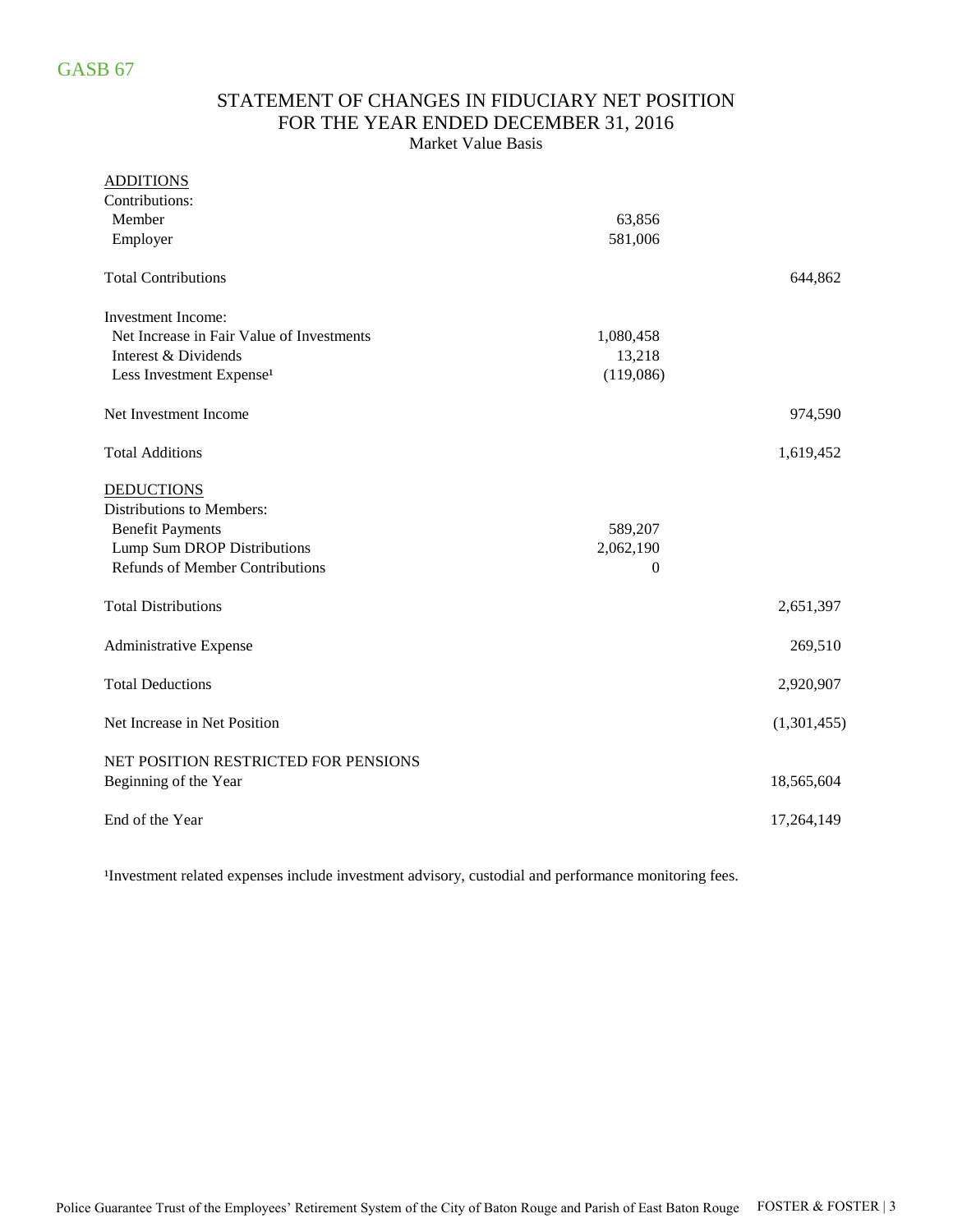# NOTES TO THE FINANCIAL STATEMENTS

(For the Year Ended December 31, 2016)

#### Plan Description

#### *Plan Administration*

This plan was effective February 26, 2000 and was most recently amended effective February 28, 2001.

The plan is a single employer defined benefit pension plan, established and amended by the City of Baton Rouge, Louisiana and Parish of East Baton Rouge acting through its Board of Trustees.

Eligible police employees who are active members or in the Deferred Retirement Option Plan (DROP) of the City of Baton Rouge and Parish of East Baton Rouge (CPERS) on February 26, 2000 who elected to transfer into the Municipal Police Employees' Retirement System of Louisiana (MPERS) are automatically included in the Police Guarantee Trust (PGT).

#### *Plan Membership as of January 1, 2016:*

| Inactive Plan Members or Beneficiaries Currently Receiving Benefits | 177 |
|---------------------------------------------------------------------|-----|
| Inactive Plan Members Entitled to But Not Yet Receiving Benefits    |     |
| Active Plan Members                                                 | 174 |
|                                                                     | 355 |

#### *Benefits Provided*

The Plan provides retirement and drop benefits.

Retirement Benefits:

DROP Benefits: Members are paid the full accrued benefit until the MPERS benefit amount is greater than the CPERS benefit amount.

Members enter into PGT DROP with payments credited to the PGT DROP account until the later of two years or eligibility for MPERS DROP. Investment returns for MPERS and PGT DROP Accounts are credited to the PGT DROP Account. Detail of Plan Provisions:

More detail on the plan provisions for the CPERS and MPERS benefits can be found in the most recent January 1 Actuarial Valuation Reports.

#### *Contributions*

Member Contributions: Based on current member contribution rate under CPERS, applied to member's compensation not covered by MPERS. Member contributions are "picked up" by the City.

Employer Contributions: Balance of actuarially required contribution less

Investments

*Investment Policy:*

The following was the Board's adopted asset allocation policy as of December 31, 2016:

| <b>Asset Class</b>             | <b>Target Allocation</b> |
|--------------------------------|--------------------------|
| Core Fixed Income              | 21.30%                   |
| Core Plus Fixed Income         | 21.30%                   |
| Large Cap Domestic Equity      | 17.30%                   |
| Non-Large Cap Domestic Equity  | 2.70%                    |
| International Large Cap Equity | 13.30%                   |
| International Small Cap Equity | 2.20%                    |
| <b>Emerging Market Equity</b>  | 4.40%                    |
| Cash                           | 2.50%                    |
| <b>MLP</b>                     | 5.00%                    |
| <b>Risk Parity</b>             | 5.00%                    |
| Hedge Funds                    | 5.00%                    |
| Total                          | 100.00%                  |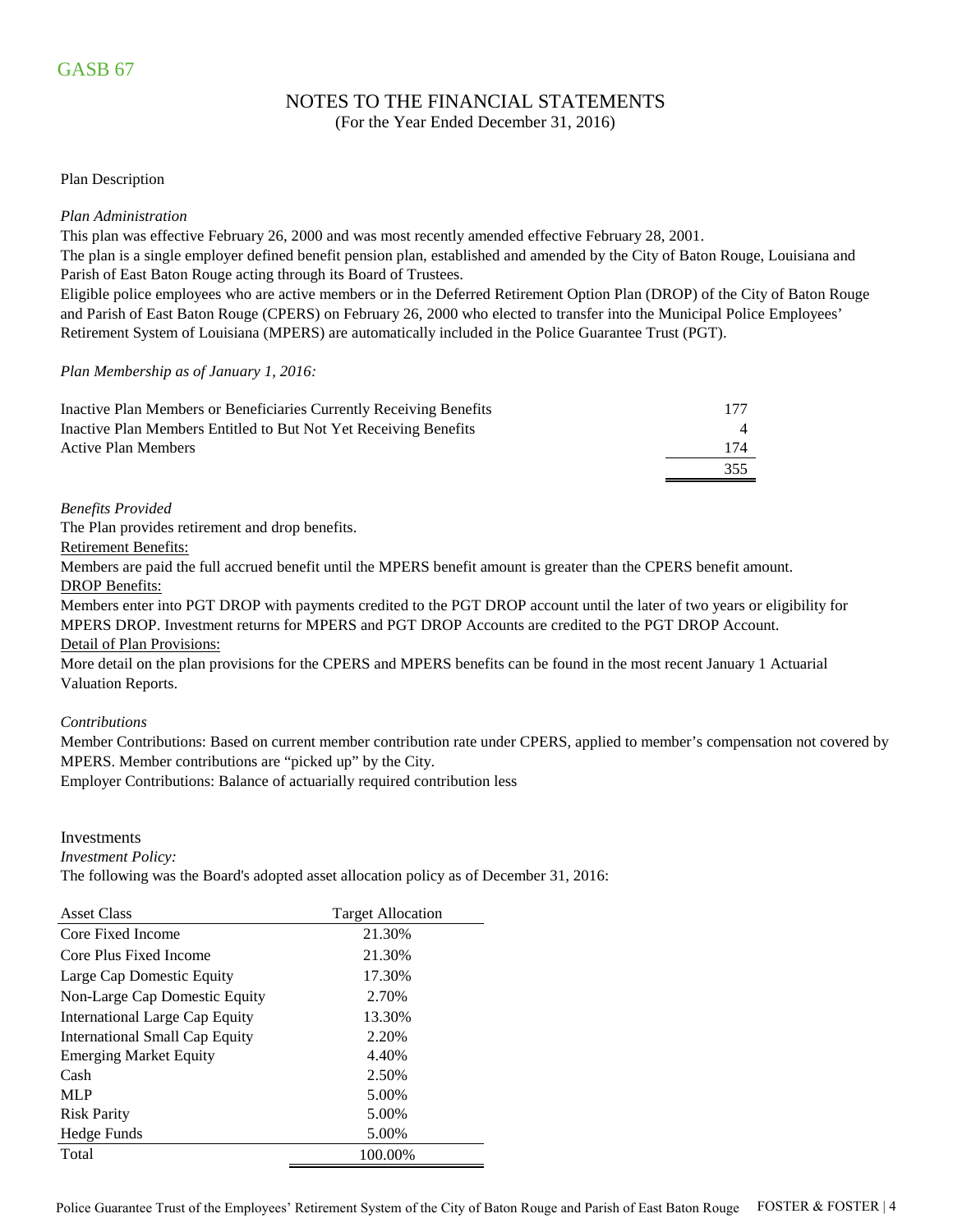#### *Concentrations:*

The Plan did not hold investments in any one organization that represent 5 percent or more of the Pension Plan's Fiduciary Net Position.

#### *Rate of Return:*

For the year ended December 31, 2016, the annual money-weighted rate of return on Pension Plan investments, net of Pension Plan investment expense, was 5.59 percent.

The money-weighted rate of return expresses investment performance, net of investment expense, adjusted for the changing amounts actually invested.

#### Deferred Retirement Option Program

The DROP balance as December 31, 2016 is \$23,023,196.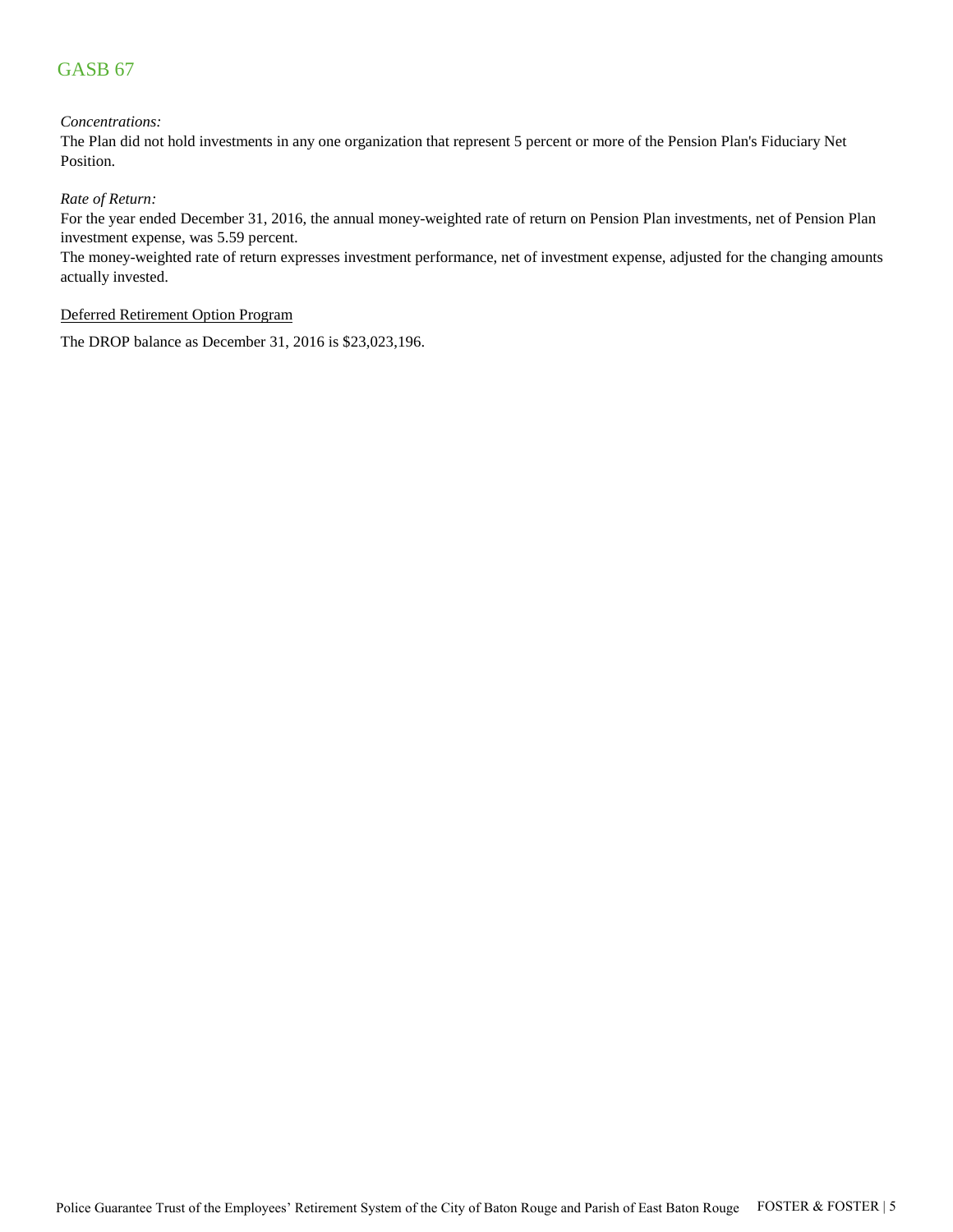### NET PENSION LIABILITY OF THE SPONSOR

The components of the Net Pension Liability of the Sponsor on December 31, 2016 were as follows:

| <b>Total Pension Liability</b>                                         | <sup>S</sup> | 41.009.565   |
|------------------------------------------------------------------------|--------------|--------------|
| <b>Plan Fiduciary Net Position</b>                                     | S.           | (17,264,149) |
| Sponsor's Net Pension Liability                                        |              | 23,745,416   |
| Plan Fiduciary Net Position as a percentage of Total Pension Liability |              | 42.10%       |

#### *Actuarial Assumptions:*

The Total Pension Liability was determined by an actuarial valuation as of January 1, 2016 using the following actuarial assumptions:

| Inflation                 | 2.75%     |
|---------------------------|-----------|
| Salary Increases          | Age based |
| Discount Rate             | 5.66%     |
| Investment Rate of Return | 7.25%     |

Mortality Rates: RP-2000 Combined Healthy Mortality with a Blue Collar Adjustment, Projected to 2019 using Scale BB.

| 20<br>0.0180%<br>0.0326%<br>0.0277%<br>30<br>0.0686%<br>0.0829%<br>0.1295%<br>40<br>0.1854%<br>50<br>1.2278%<br>0.4089%<br>0.7237%<br>60<br>70<br>2.0079%<br>1.4815% | Age | Male | Female |
|----------------------------------------------------------------------------------------------------------------------------------------------------------------------|-----|------|--------|
|                                                                                                                                                                      |     |      |        |
|                                                                                                                                                                      |     |      |        |
|                                                                                                                                                                      |     |      |        |
|                                                                                                                                                                      |     |      |        |
|                                                                                                                                                                      |     |      |        |
|                                                                                                                                                                      |     |      |        |

Disabled Lives: RP-2000 Disabled Mortality, projected to 2019 using Scale BB.

The other significant assumptions are based upon the most recent experience study dated October 14, 2014 performed by the prior actuary, Nyhart.

The Long-Term Expected Rate of Return on Pension Plan investments was determined using a building-block method in which bestestimate ranges of expected future real rates of return (expected returns, net of Pension Plan investment expenses and inflation) are developed for each major asset class.

For 2016, the inflation rate assumption of the investment advisor was 2.00%.

These ranges are combined to produce the Long-Term Expected Rate of Return by weighting the expected future real rates of return by the target asset allocation percentage and by adding expected inflation.

Best estimates of geometric real rates of return for each major asset class included in the Pension Plan's target asset allocation as of December 31, 2016 are summarized in the following table:

|                                | Long Term            |
|--------------------------------|----------------------|
|                                | <b>Expected Real</b> |
| <b>Asset Class</b>             | Rate of Return       |
| Core Fixed Income              | 2.00%                |
| Core Plus Fixed Income         | 2.75%                |
| Large Cap Domestic Equity      | 5.50%                |
| Non-Large Cap Domestic Equity  | 5.75%                |
| International Large Cap Equity | $6.00\%$             |
| International Small Cap Equity | 6.00%                |
| <b>Emerging Market Equity</b>  | 8.00%                |
| Cash                           | 1.00%                |
| <b>MLP</b>                     | 9.75%                |
| <b>Risk Parity</b>             | 6.25%                |
| Hedge Funds                    | 3.75%                |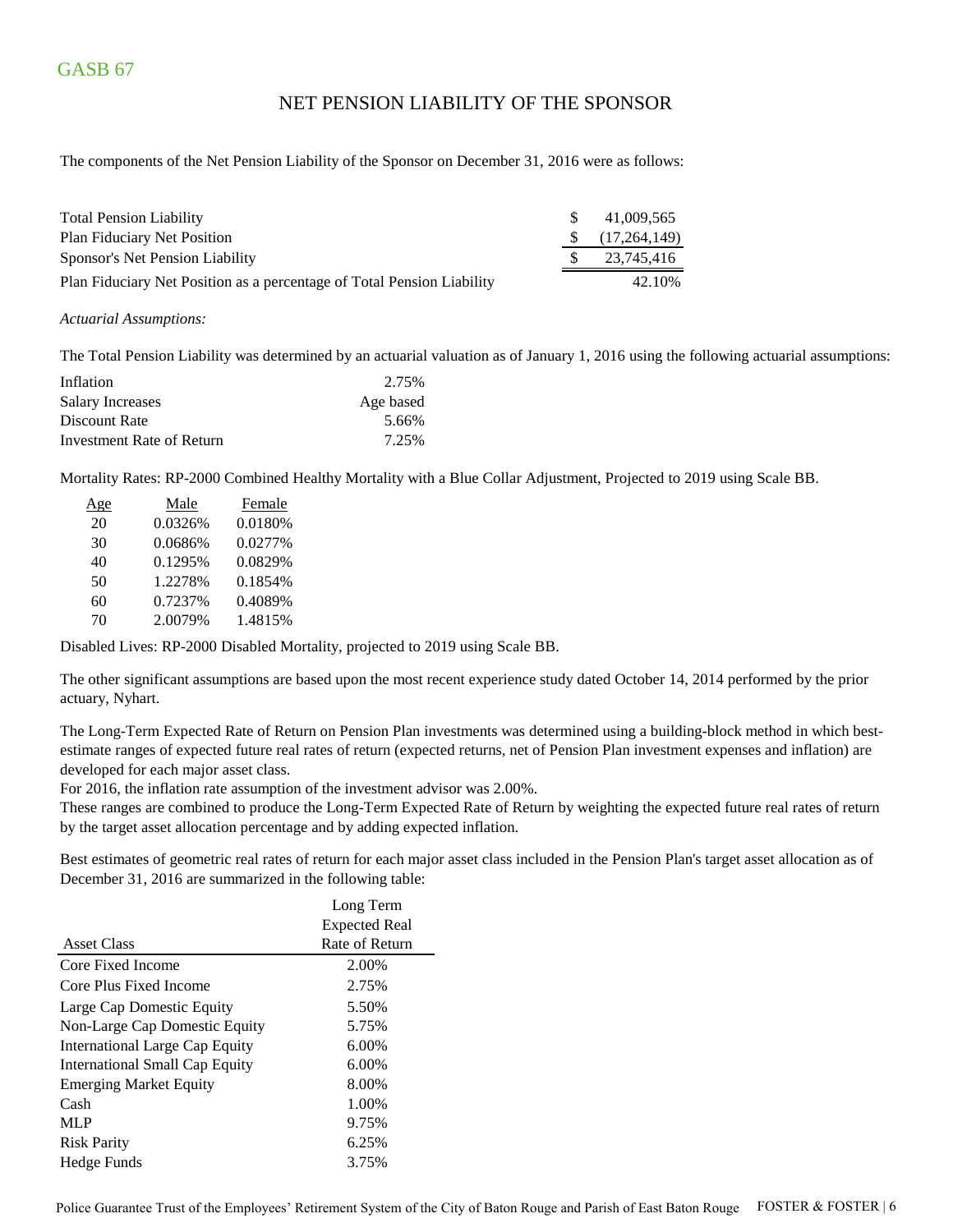#### Discount Rate:

The projection of cash flows used to determine the Discount Rate assumed that current Plan Member and Sponsor contributions will be made at the current contribution rate. Future Member's contributions in excess of their normal cost were also included. Based on those assumptions, the Pension Plan's Fiduciary Net Position was projected to provide future benefit payments for 8 years. These payments were discounted using a discount rate of 7.25%. Future benefits payments beyond 8 years were discounted using a high quality municipal bond rate of 3.78%. The high quality municipal bond rate was based on the week closest to, but not later than, the measurement date of the Bond Buyer 20-Bond Index as published by the Bond Buyer. The single equivalent discount rate was 5.66%.

|                                 |             |     | <b>Current Discount</b> |    |              |
|---------------------------------|-------------|-----|-------------------------|----|--------------|
|                                 | 1% Decrease |     | Rate                    |    | 1\% Increase |
|                                 | $4.66\%$    |     | 5.66%                   |    | 6.66%        |
| Sponsor's Net Pension Liability | 24.208.358  | -SS | 23.745.416              | -S | 23.313.993   |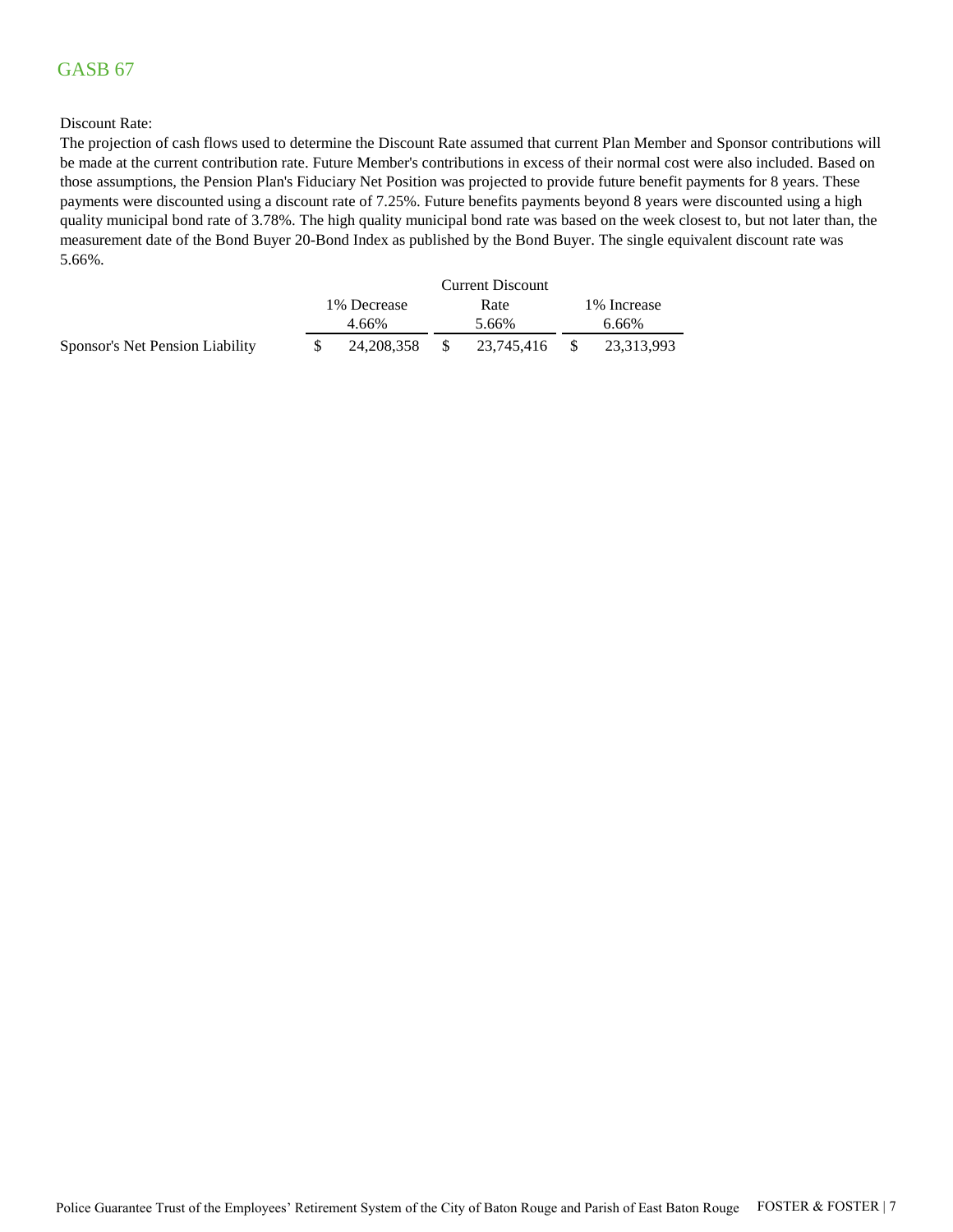## SCHEDULE OF CHANGES IN NET PENSION LIABILITY AND RELATED RATIOS Last 10 Years

|                                                                                               | 12/31/2016                  |     | 12/31/2015 <sup>1</sup> |     | 12/31/2014 1          |
|-----------------------------------------------------------------------------------------------|-----------------------------|-----|-------------------------|-----|-----------------------|
| <b>Total Pension Liability</b>                                                                |                             |     |                         |     |                       |
| Service Cost                                                                                  | 477,571                     |     | 454,961                 |     | 437,310               |
| Interest                                                                                      | 2,423,493                   |     | 2,338,200               |     | 2,565,879             |
| Changes of benefit terms                                                                      |                             |     |                         |     |                       |
| Differences between Expected and Actual Experience                                            | 2,243,050                   |     | 1,721,888               |     |                       |
| Changes of assumptions                                                                        | 555,501                     |     | (979, 283)              |     | 340,742               |
| Benefit Payments, including Refunds of Employee Contributions                                 | (2,651,397)                 |     | (1,853,004)             |     | (1,679,506)           |
| Net Change in Total Pension Liability                                                         | 3,048,218                   |     | 1,682,762               |     | 1,664,425             |
| <b>Total Pension Liability - Beginning</b>                                                    | 37,961,347                  |     | 36,278,585              |     | 34,614,160            |
| Total Pension Liability - Ending (a)                                                          | 41,009,565                  | \$  | 37,961,347              | \$  | 36,278,585            |
| Plan Fiduciary Net Position                                                                   |                             |     |                         |     |                       |
| Contributions - Employer                                                                      | 581,006                     |     | 951,261                 |     | 763,873               |
| Contributions - Employee                                                                      | 63,856                      |     | 99,365                  |     | 90,774                |
| Net Investment Income                                                                         | 974,590                     |     | (403, 640)              |     | 796,414               |
| Benefit Payments, including Refunds of Employee Contributions                                 | (2,651,397)                 |     | (1,853,004)             |     | (1,679,506)           |
| Administrative Expense                                                                        | (269, 510)                  |     | (313,560)               |     | (333, 744)            |
| Net Change in Plan Fiduciary Net Position                                                     | (1,301,455)                 |     | (1,519,578)             |     | (362, 189)            |
| Plan Fiduciary Net Position - Beginning                                                       | 18,565,604                  |     | 20,085,182              |     | 20,447,371            |
| Plan Fiduciary Net Position - Ending (b)                                                      | 17,264,149                  | \$  | 18,565,604              | \$  | 20,085,182            |
| Net Pension Liability - Ending (a) - (b)                                                      | 23,745,416                  | \$  | 19,395,743              | æ.  | 16,193,403            |
|                                                                                               |                             |     |                         |     |                       |
| Plan Fiduciary Net Position as a percentage of the Total Pension Liability                    | 42.10%                      |     | 48.91%                  |     | 55.36%                |
| Covered Employee Payroll<br>Net Pension Liability as a percentage of Covered Employee Payroll | \$<br>13,271,888<br>178.92% | \$. | 14,066,159<br>137.89%   | \$. | 14,282,440<br>113.38% |

#### **Notes to Schedule:**

<sup>1</sup> The 2014 and 2015 results were provided by the prior actuary, Nyhart.

*Changes of assumptions:*

For purposes of determining the GASB discount rate at the 12/31/2016 measurement date, a depletion date projection as of that date have been performed. The results of this projection showed a single discount rate of 5.66%. The discount rate was lowered from 6.53% to 5.66%.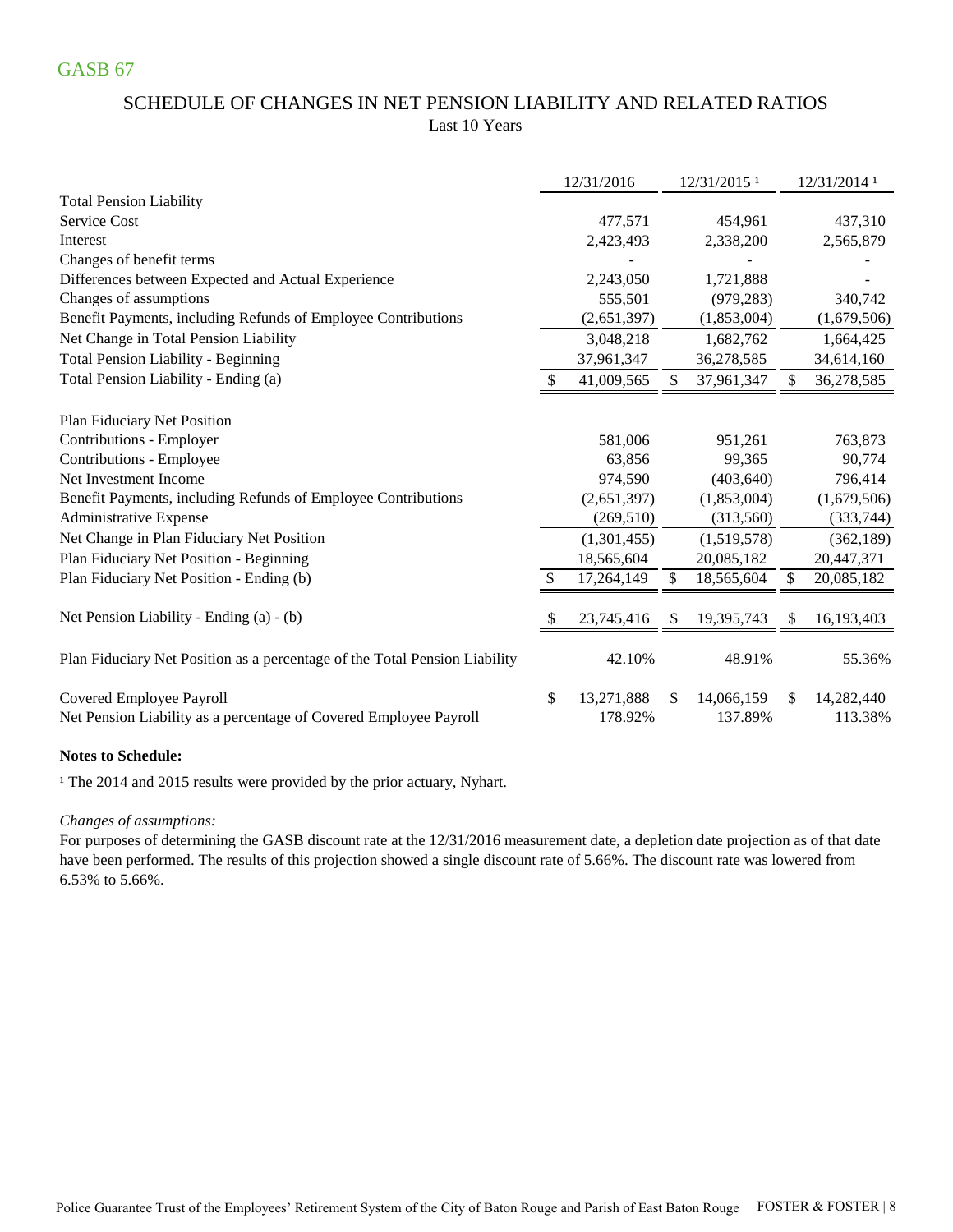# SCHEDULE OF CONTRIBUTIONS

Last 10 Years

|                                                                                                                                                                                   | 12/31/2016       | 12/31/2015 <sup>1</sup> | 12/31/2014 1              | 12/31/2013 1    | 12/31/2012 1              |
|-----------------------------------------------------------------------------------------------------------------------------------------------------------------------------------|------------------|-------------------------|---------------------------|-----------------|---------------------------|
| <b>Actuarially Determined Contribution</b>                                                                                                                                        | 2,752,642        | 3,029,216               | 2,646,547                 | 2,679,589       | 2,225,478                 |
| Contributions in relation to the Actuarially                                                                                                                                      |                  |                         |                           |                 |                           |
| <b>Determined Contributions</b>                                                                                                                                                   | 581,006          | 951,261                 | 763,873                   | 696,918         | 238,628                   |
| <b>Contribution Deficiency (Excess)</b>                                                                                                                                           | 2,171,636        | \$<br>2,077,955         | $\mathbb{S}$<br>1,882,674 | \$<br>1,982,671 | $\mathbb{S}$<br>1,986,850 |
| Covered Employee Payroll<br>Contributions as a percentage of Covered                                                                                                              | 13,271,888<br>S. | \$14,066,159            | 14,282,440<br>\$          | \$15,428,420    | \$15,966,923              |
| <b>Employee Payroll</b>                                                                                                                                                           | 4.38%            | 6.76%                   | 5.35%                     | 4.52%           | 1.49%                     |
|                                                                                                                                                                                   | 12/31/2011 1     | 12/31/2010 <sup>1</sup> | 12/31/2009 1              | 12/31/2008 1    | 12/31/2007 1              |
| <b>Actuarially Determined Contribution</b>                                                                                                                                        | 1,977,834        | 1,634,905               | 479,630                   | 215,291         | 124,607                   |
| Contributions in relation to the Actuarially                                                                                                                                      |                  |                         |                           |                 |                           |
| <b>Determined Contributions</b>                                                                                                                                                   | 202,695          | 250,114                 | 149,179                   | 127,087         | 123,140                   |
| Contribution Deficiency (Excess)                                                                                                                                                  | 1,775,139        | \$<br>1,384,791         | \$<br>330,451             | \$<br>88,204    | \$<br>1,467               |
| Covered Employee Payroll<br>Contributions as a percentage of Covered                                                                                                              | \$17,315,930     | \$18,836,479            | 20,084,707<br>\$          | \$19,754,110    | \$20,507,475              |
| Employee Payroll                                                                                                                                                                  | 1.17%            | 1.33%                   | 0.74%                     | 0.64%           | 0.60%                     |
| <sup>1</sup> Results were provided by the prior actuary, Nyhart.                                                                                                                  |                  |                         |                           |                 |                           |
| Notes to Schedule                                                                                                                                                                 |                  |                         |                           |                 |                           |
| <b>Valuation Date:</b><br>Actuarially Determined contribution rates are calculated as of January 1, two years prior of the following year in which<br>contributions are reported. | 01/01/2015       |                         |                           |                 |                           |
| Methods and assumptions used to determine contribution rates:                                                                                                                     |                  |                         |                           |                 |                           |

| <b>Investment Return</b> |                            | 7.25% per year, compounded annually, net of investment expenses. |                                                             |                                                                                 |  |  |
|--------------------------|----------------------------|------------------------------------------------------------------|-------------------------------------------------------------|---------------------------------------------------------------------------------|--|--|
| Inflation:               | 2.75% per year.            |                                                                  |                                                             |                                                                                 |  |  |
| Annual Pay Increases:    | Inflation, plus            |                                                                  |                                                             |                                                                                 |  |  |
|                          | <u>Age</u>                 | $\frac{0}{0}$                                                    |                                                             |                                                                                 |  |  |
|                          | 30                         | 4.00%                                                            |                                                             |                                                                                 |  |  |
|                          | 35                         | 2.00%                                                            |                                                             |                                                                                 |  |  |
|                          | 40                         | 2.00%                                                            |                                                             |                                                                                 |  |  |
|                          | 45                         | 1.00%                                                            |                                                             |                                                                                 |  |  |
|                          | 50                         | 0.00%                                                            |                                                             |                                                                                 |  |  |
|                          | 55                         | $0.00\%$                                                         |                                                             |                                                                                 |  |  |
| <b>MPERS COLA:</b>       | 2.00% compounded annually. |                                                                  |                                                             |                                                                                 |  |  |
| Mortality:               |                            |                                                                  |                                                             | RP-2000 Healthy Combined Blue Collar Projected with Scale BB to 2019, producing |  |  |
|                          | following specimen rates:  |                                                                  |                                                             |                                                                                 |  |  |
|                          | Age                        | Male                                                             | <b>Female</b>                                               |                                                                                 |  |  |
|                          | 20                         | 0.0326%                                                          | 0.0180%                                                     |                                                                                 |  |  |
|                          | 30                         | 0.0686%                                                          | 0.0277%                                                     |                                                                                 |  |  |
|                          | 40                         | 0.1295%                                                          | 0.0829%                                                     |                                                                                 |  |  |
|                          | 50                         | 0.2278\%                                                         | 0.1854%                                                     |                                                                                 |  |  |
|                          | 60                         | 0.7237%                                                          | 0.4089%                                                     |                                                                                 |  |  |
|                          | 70                         | 2.0079%                                                          | 1.4815%                                                     |                                                                                 |  |  |
| Disabled Mortality:      |                            |                                                                  | RP-2000 Disabled Mortality Projected with Scale BB to 2019. |                                                                                 |  |  |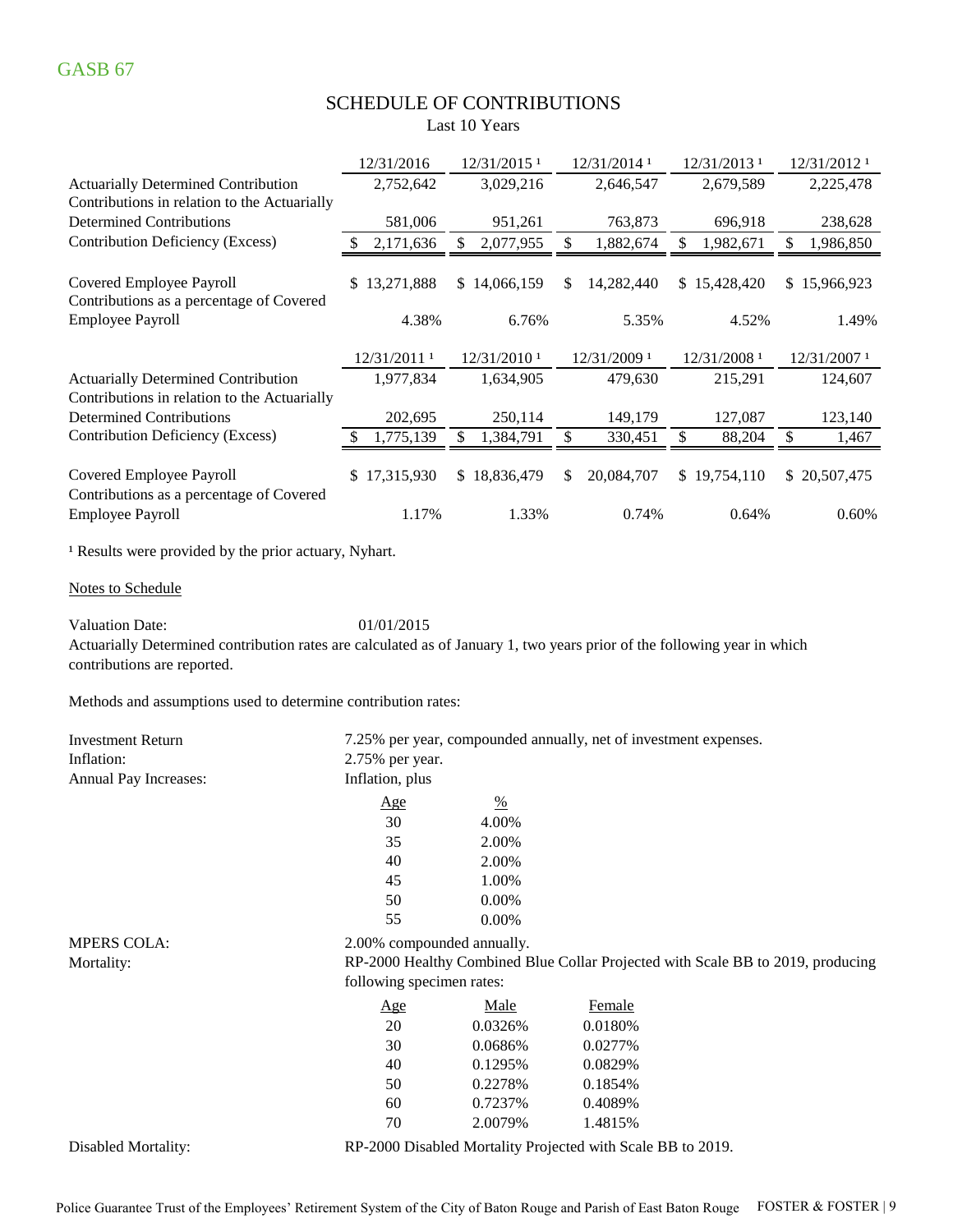| 20<br>25<br>30 | Turnover |
|----------------|----------|
|                | 0.079    |
|                | 0.077    |
|                | 0.072    |
| 35             | 0.063    |
| 40             | 0.052    |
| 45             | 0.040    |
| 50             | 0.026    |
| 55             | 0.009    |
| 60             | 0.001    |

Probabilities of turnover are in accordance with the Eleventh Actuarial Valuation of the Railroad Retirement System based on Table T-5. The turnover rates are modified as follows, based on years of employment:

| Years of                    |      |
|-----------------------------|------|
| Service                     | $\%$ |
| 0-1                         | 110% |
| $\mathcal{D}_{\mathcal{L}}$ | 85%  |
| 3                           | 45%  |
| 4-10                        | 45%  |
| $11 - 15$                   | 25%  |
| $16+$                       | 15%  |
|                             |      |

#### Retirement Rates:

Upon attaining 25.5 years of service or age 61 and 11 years of service, the following rates:

|           | Before 25 years of creditable | After 25 years of creditable |            |  |  |
|-----------|-------------------------------|------------------------------|------------|--|--|
| service   |                               | service                      |            |  |  |
| Age       | Retirement                    | Service                      | Retirement |  |  |
| $55 - 60$ | 10%                           | 25                           | 20%        |  |  |
| 61-63     | 20%                           | 26                           | 30%        |  |  |
| 64        | 25%                           | 27                           | 40%        |  |  |
| $65+$     | 100%                          | $28+$                        | 100%       |  |  |

#### **Assumed Transfers to Retirement System (for accumulated vacation and sick leave, e.g.)**

|                         |        | Total        |
|-------------------------|--------|--------------|
|                         | Police | $1.50$ years |
| <b>Disablity Rates:</b> | Age    | Disability   |
|                         | 20     | 0.0006       |
|                         | 25     | 0.0006       |
|                         | 30     | 0.0006       |
|                         | 35     | 0.0007       |
|                         | 40     | 0.0011       |
|                         | 45     | 0.0022       |
|                         | 50     | 0.0046       |
|                         | 55     | 0.0102       |
|                         | 60     | 0.0320       |
|                         | 61     | 0.0355       |
|                         | 62     | 0.0400       |
|                         | 63     | 0.0450       |
|                         | 64     | 0.0410       |
|                         | 65     | 0.0195       |

Probabilities of disability are in accordance with the Eleventh Actuarial Valuation of the Railroad Retirement System. The disability rates for all members are increased by 100%.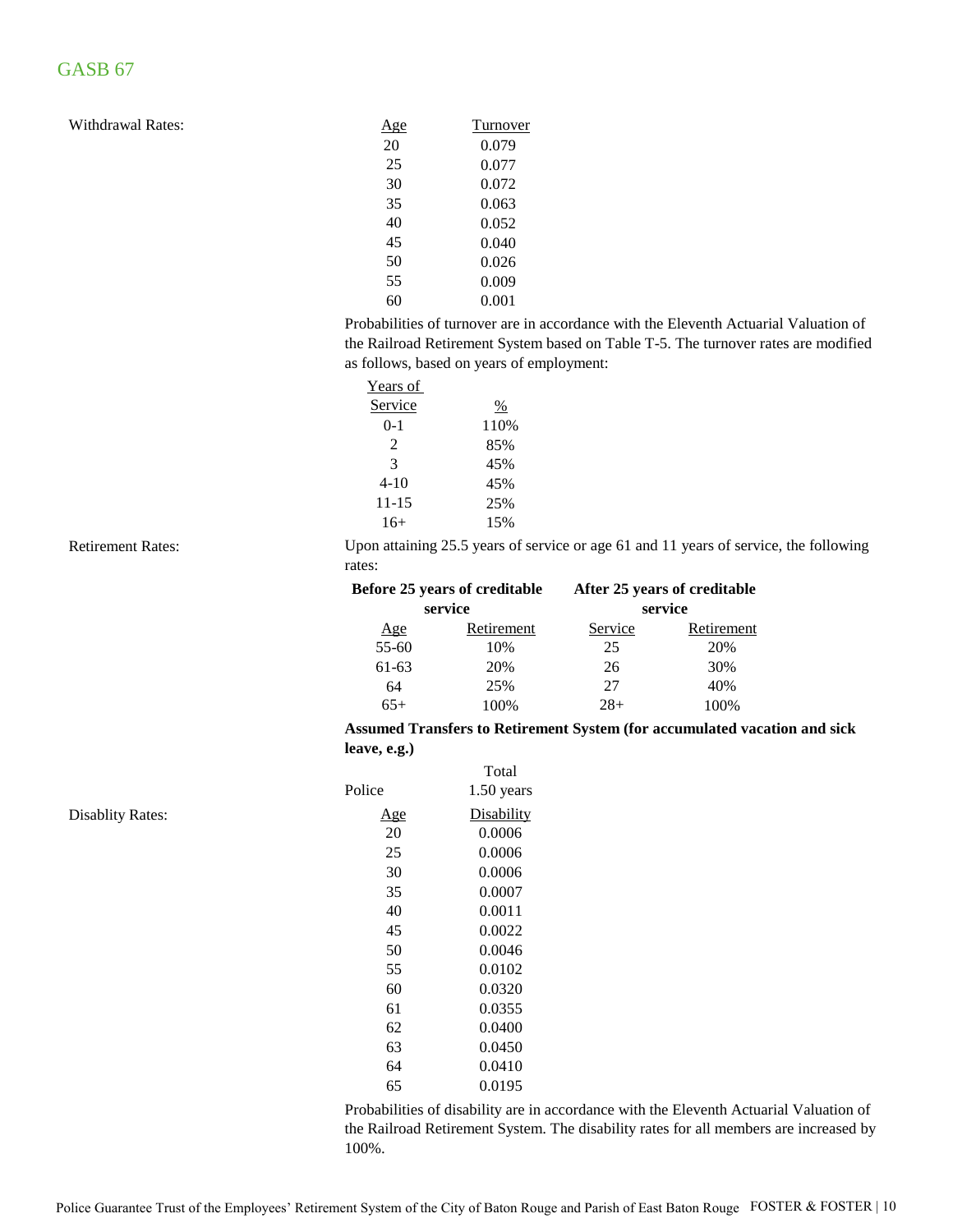Type of Disability: Actuarial Value of Assets: Actuarial Cost Method: Percent Married: Interest on Future MPERS DROP Accounts: Withdrawal of Employee Contributions: Ancillary Benefits: 7.25%, compounded annually for three years, payable at DROP exit. Market Value as of January 1, 2000. Beginning January 1, 2002, Expected Value Method, with 20% of investments gains (or losses) recognized each year. Aggregate Actuarial Cost Method. 75% service-connected, 25% ordinary. 80% of employees are assumed to be married. Female spouses are assumed to be 3 years younger than males. 100% of employees who terminate (other than retirement, death, or disability) are assumed to withdraw their contributions. MPERS ancillary benefits (turnover, disability, death) are assumed to be greater than CPERS ancillary benefits.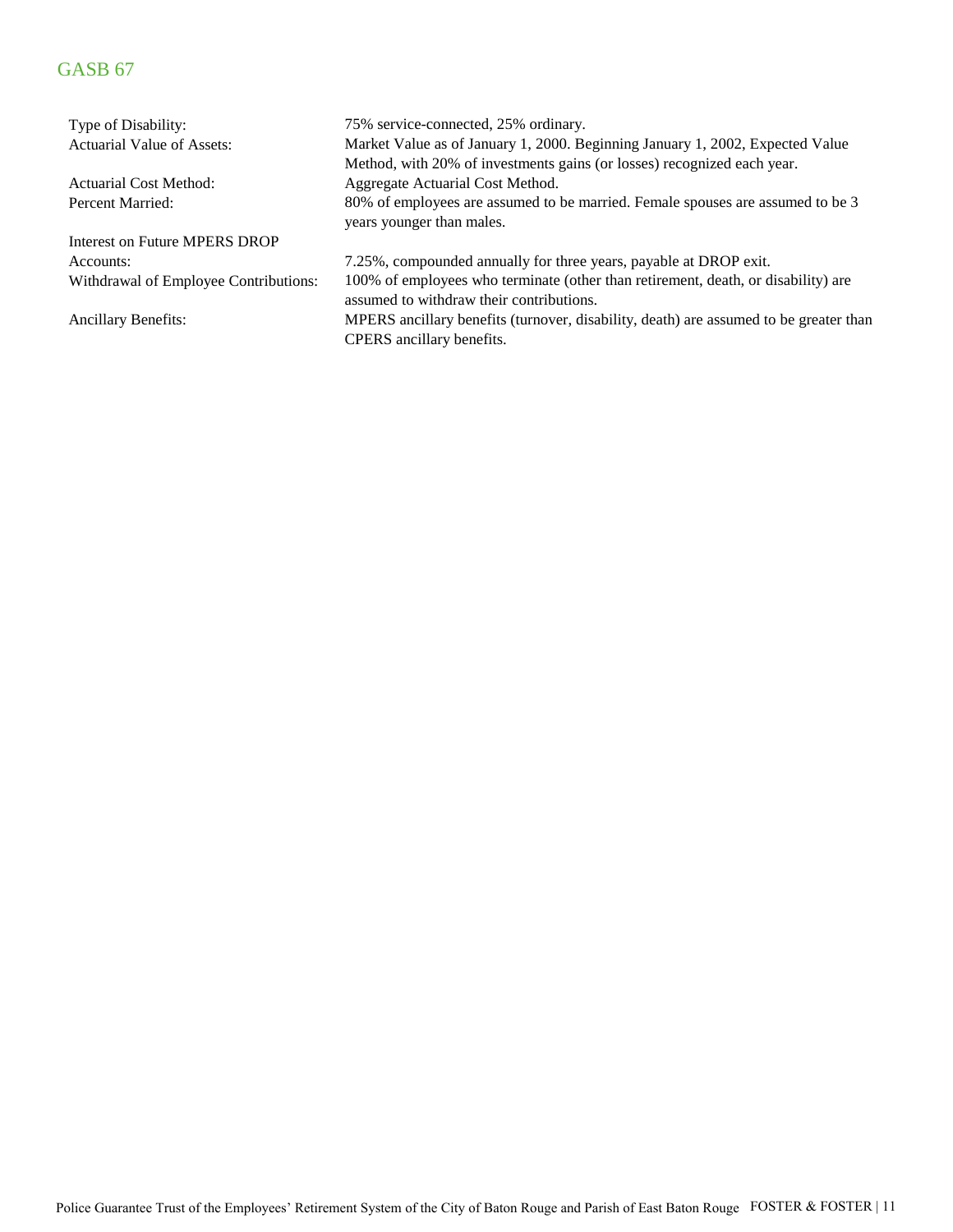### SCHEDULE OF INVESTMENT RETURNS Last 10 Years

|                                      | 12/31/2016 | 12/31/2015 | 12/31/2014 |
|--------------------------------------|------------|------------|------------|
| Annual Money-Weighted Rate of Return |            |            |            |
| Net of Investment Expense            | 5.59%      | N/A        | N/A        |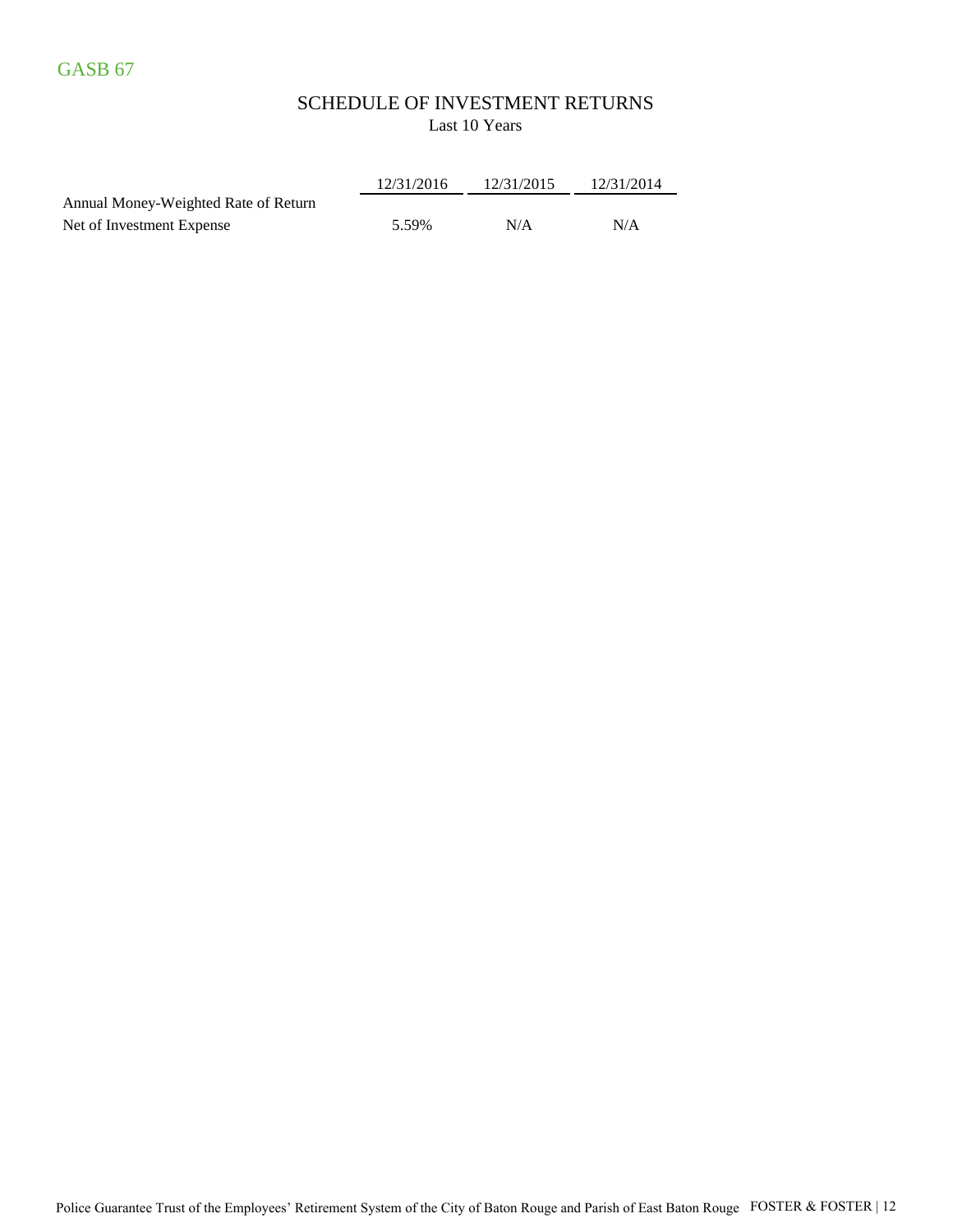### NOTES TO THE FINANCIAL STATEMENTS

(For the Year Ended December 31, 2016)

#### General Information about the Pension Plan

#### *Plan Description*

This plan was effective February 26, 2000 and was most recently amended effective February 28, 2001.

The plan is a single employer defined benefit pension plan, established and amended by the City of Baton Rouge, Louisiana and Parish of East Baton Rouge acting through its Board of Trustees.

Eligible police employees who are active members or in the Deferred Retirement Option Plan (DROP) of the City of Baton Rouge and Parish of East Baton Rouge (CPERS) on February 26, 2000 who elected to transfer into the Municipal Police Employees' Retirement System of Louisiana (MPERS) are automatically included in the Police Guarantee Trust (PGT).

#### *Plan Membership as of January 1, 2016:*

| Inactive Plan Members or Beneficiaries Currently Receiving Benefits | 177 |
|---------------------------------------------------------------------|-----|
| Inactive Plan Members Entitled to But Not Yet Receiving Benefits    |     |
| Active Plan Members                                                 | 174 |
|                                                                     | 355 |

#### *Benefits Provided*

The Plan provides retirement and drop benefits.

Retirement Benefits:

Members are paid the full accrued benefit until the MPERS benefit amount is greater than the CPERS benefit amount. DROP Benefits:

Detail of Plan Provisions: Members enter into PGT DROP with payments credited to the PGT DROP account until the later of two years or eligibility for MPERS DROP. Investment returns for MPERS and PGT DROP Accounts are credited to the PGT DROP Account.

More detail on the plan provisions for the CPERS and MPERS benefits can be found in the most recent January 1 Actuarial Valuation Reports.

#### *Contributions*

Member Contributions: Based on current member contribution rate under CPERS, applied to member's compensation not covered by MPERS. Member contributions are "picked up" by the City.

Employer Contributions: Balance of actuarially required contribution less member contributions, as determined above.

#### Net Pension Liability

The measurement date is December 31, 2016.

The measurement period for the pension expense was January 1, 2016 to December 31, 2016. The reporting period is January 1, 2016 through December 31, 2016.

The Sponsor's Net Pension Liability was measured as of December 31, 2016. The Total Pension Liability used to calculate the Net Pension Liability was determined as of that date.

#### *Actuarial Assumptions:*

The Total Pension Liability was determined by an actuarial valuation as of January 1, 2016 using the following actuarial assumptions:

| Inflation                 | 2.75%     |
|---------------------------|-----------|
| Salary Increases          | Age based |
| Discount Rate             | 5.66%     |
| Investment Rate of Return | 7.25%     |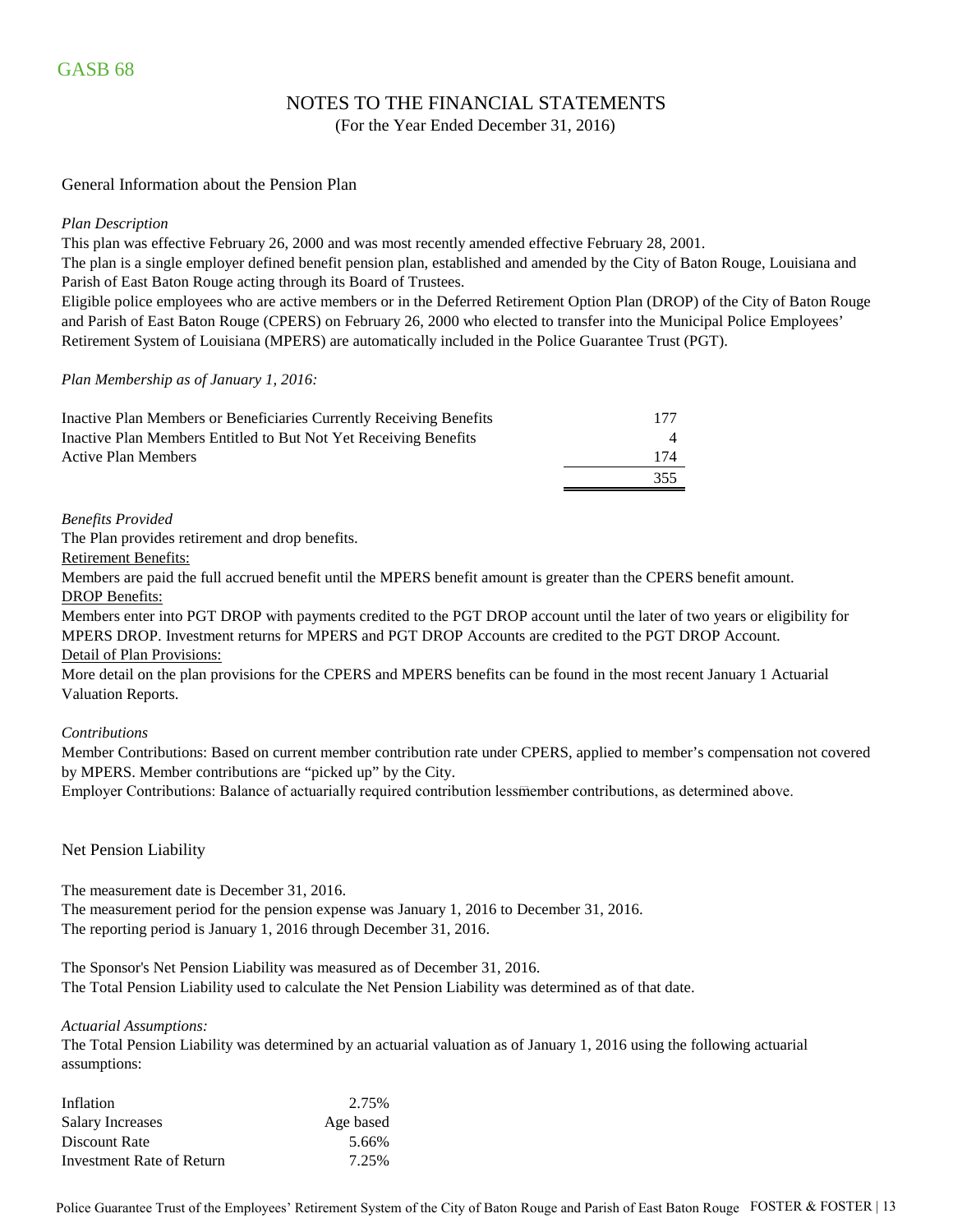| <u>Age</u> | Male    | Female  |
|------------|---------|---------|
| 20         | 0.0326% | 0.0180% |
| 30         | 0.0686% | 0.0277% |
| 40         | 0.1295% | 0.0829% |
| 50         | 1.2278% | 0.1854% |
| 60         | 0.7237% | 0.4089% |
| 70         | 2.0079% | 1.4815% |

Mortality Rates: RP-2000 Combined Healthy Mortality with a Blue Collar Adjustment, Projected to 2019 using Scale BB.

The other significant assumptions are based upon the most recent experience study dated October 14, 2014 performed by the prior actuary, Nyhart.

The Long-Term Expected Rate of Return on Pension Plan investments was determined using a building-block method in which bestestimate ranges of expected future real rates of return (expected returns, Net of Pension Plan investment expenses and inflation) are developed for each major asset class.

For 2016, the inflation rate assumption of the investment advisor was 2.00%.

These ranges are combined to produce the Long-Term Expected Rate of Return by weighting the expected future real rates of return by the target asset allocation percentage and by adding expected inflation.

Best estimates of arithmetic real rates of return for each major asset class included in the Pension Plan's target asset allocation as of December 31, 2016 are summarized in the following table:

| <b>Expected Real</b><br>Target<br>Allocation<br>Core Fixed Income<br>21.30%<br>2.00%<br>21.30%<br>2.75%<br>Core Plus Fixed Income<br>17.30%<br>5.50%<br>2.70%<br>5.75%<br>6.00%<br>13.30%<br>International Large Cap Equity<br>International Small Cap Equity<br>2.20%<br>6.00%<br><b>Emerging Market Equity</b><br>4.40%<br>8.00%<br>2.50%<br>1.00%<br>Cash<br><b>MLP</b><br>5.00%<br>9.75%<br>5.00%<br><b>Risk Parity</b><br>6.25%<br>5.00%<br>3.75%<br>Total<br>100.00% |                               | Long Term      |
|----------------------------------------------------------------------------------------------------------------------------------------------------------------------------------------------------------------------------------------------------------------------------------------------------------------------------------------------------------------------------------------------------------------------------------------------------------------------------|-------------------------------|----------------|
|                                                                                                                                                                                                                                                                                                                                                                                                                                                                            |                               |                |
|                                                                                                                                                                                                                                                                                                                                                                                                                                                                            | <b>Asset Class</b>            | Rate of Return |
|                                                                                                                                                                                                                                                                                                                                                                                                                                                                            |                               |                |
|                                                                                                                                                                                                                                                                                                                                                                                                                                                                            |                               |                |
|                                                                                                                                                                                                                                                                                                                                                                                                                                                                            | Large Cap Domestic Equity     |                |
|                                                                                                                                                                                                                                                                                                                                                                                                                                                                            | Non-Large Cap Domestic Equity |                |
|                                                                                                                                                                                                                                                                                                                                                                                                                                                                            |                               |                |
|                                                                                                                                                                                                                                                                                                                                                                                                                                                                            |                               |                |
|                                                                                                                                                                                                                                                                                                                                                                                                                                                                            |                               |                |
|                                                                                                                                                                                                                                                                                                                                                                                                                                                                            |                               |                |
|                                                                                                                                                                                                                                                                                                                                                                                                                                                                            |                               |                |
|                                                                                                                                                                                                                                                                                                                                                                                                                                                                            |                               |                |
|                                                                                                                                                                                                                                                                                                                                                                                                                                                                            | Hedge Funds                   |                |
|                                                                                                                                                                                                                                                                                                                                                                                                                                                                            |                               |                |

Discount Rate:

The projection of cash flows used to determine the Discount Rate assumed that current Plan Member and Sponsor contributions will be made at the current contribution rate. Future Member's contributions in excess of their normal cost were also included. Based on those assumptions, the Pension Plan's Fiduciary Net Position was projected to provide future benefit payments for 8 years. These payments were discounted using a discount rate of 7.25%. Future benefits payments beyond 8 years were discounted using a high quality municipal bond rate of 3.78%. The high quality municipal bond rate was based on the week closest to, but not later than, the measurement date of the Bond Buyer 20-Bond Index as published by the Bond Buyer. The single equivalent discount rate was 5.66%.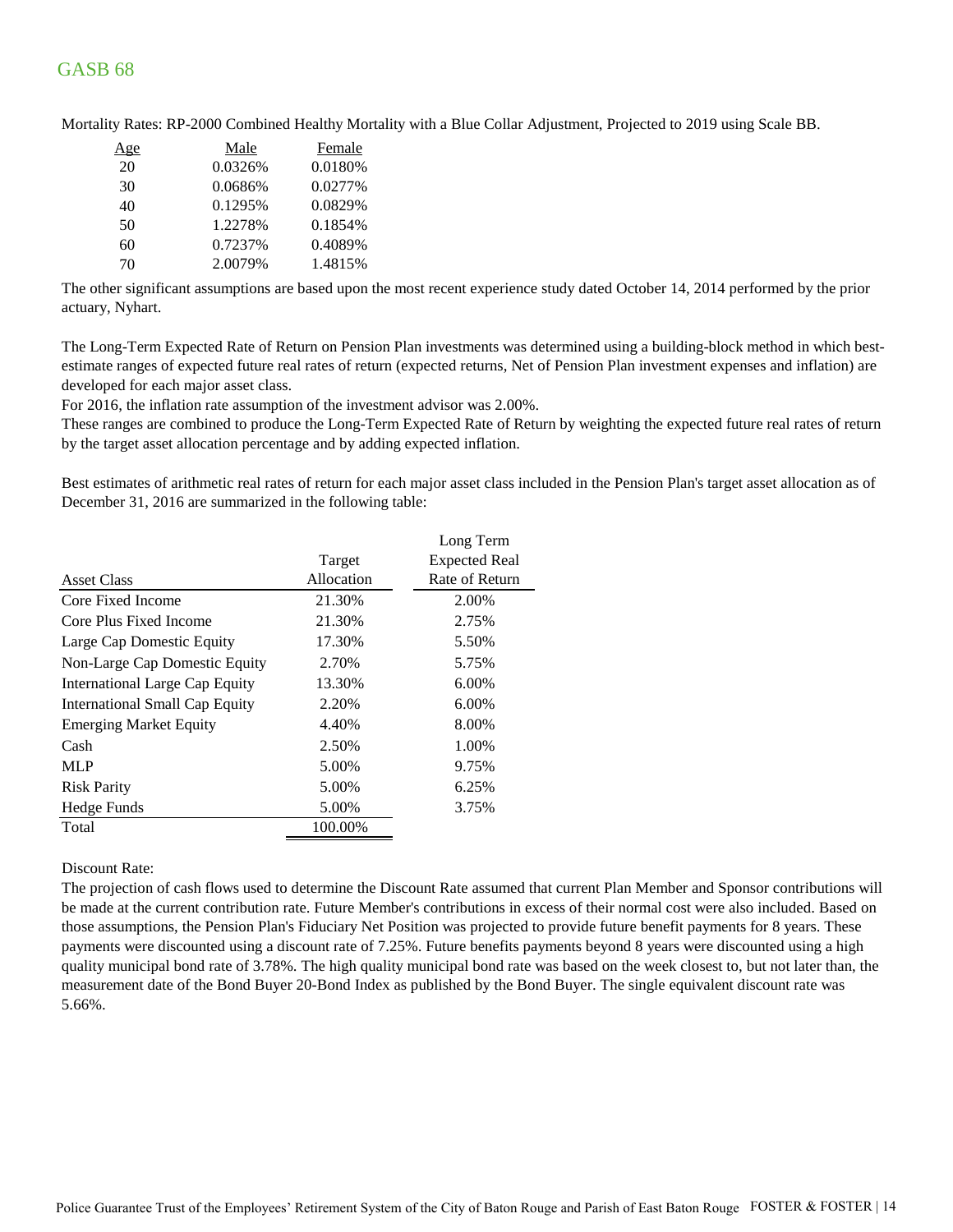# CHANGES IN NET PENSION LIABILITY

|                                                               | Increase (Decrease)                    |             |                     |                    |               |            |
|---------------------------------------------------------------|----------------------------------------|-------------|---------------------|--------------------|---------------|------------|
|                                                               | <b>Total Pension</b><br>Plan Fiduciary |             |                     | <b>Net Pension</b> |               |            |
|                                                               |                                        | Liability   | <b>Net Position</b> |                    |               | Liability  |
|                                                               |                                        | (a)         |                     | (b)                |               | $(a)-(b)$  |
| Balances as of January 1, 2016                                | \$                                     | 37,961,347  | <sup>\$</sup>       | 18,565,604         | <sup>\$</sup> | 19,395,743 |
| Changes for a Year:                                           |                                        |             |                     |                    |               |            |
| <b>Service Cost</b>                                           |                                        | 477,571     |                     |                    |               | 477,571    |
| Interest                                                      |                                        | 2,423,493   |                     |                    |               | 2,423,493  |
| Differences between Expected and Actual Experience            |                                        | 2,243,050   |                     |                    |               | 2,243,050  |
| Changes of assumptions                                        |                                        | 555,501     |                     |                    |               | 555,501    |
| Changes of benefit terms                                      |                                        |             |                     |                    |               |            |
| Contributions - Employer                                      |                                        |             |                     | 581,006            |               | (581,006)  |
| Contributions - Employee                                      |                                        |             |                     | 63,856             |               | (63, 856)  |
| Net Investment Income                                         |                                        |             |                     | 974,590            |               | (974, 590) |
| Benefit Payments, including Refunds of Employee Contributions |                                        | (2,651,397) |                     | (2,651,397)        |               |            |
| Administrative Expense                                        |                                        |             |                     | (269, 510)         |               | 269,510    |
| Net Changes                                                   |                                        | 3,048,218   |                     | (1,301,455)        |               | 4,349,673  |
| Balances as of December 31, 2016                              |                                        | 41,009,565  |                     | 17,264,149         |               | 23,745,416 |

*Sensitivity of the Net Pension Liability to changes in the Discount Rate.*

|                                 | <b>Current Discount</b> |             |  |       |  |                          |
|---------------------------------|-------------------------|-------------|--|-------|--|--------------------------|
|                                 |                         | 1% Decrease |  | Rate  |  | 1\% Increase             |
|                                 |                         | 4.66%       |  | 5.66% |  | 6.66%                    |
| Sponsor's Net Pension Liability |                         |             |  |       |  | 23,745,416 \$ 23,313,993 |

*Pension Plan Fiduciary Net Position.* 

Detailed information about the pension Plan's Fiduciary Net Position is available in a separately issued Plan financial report.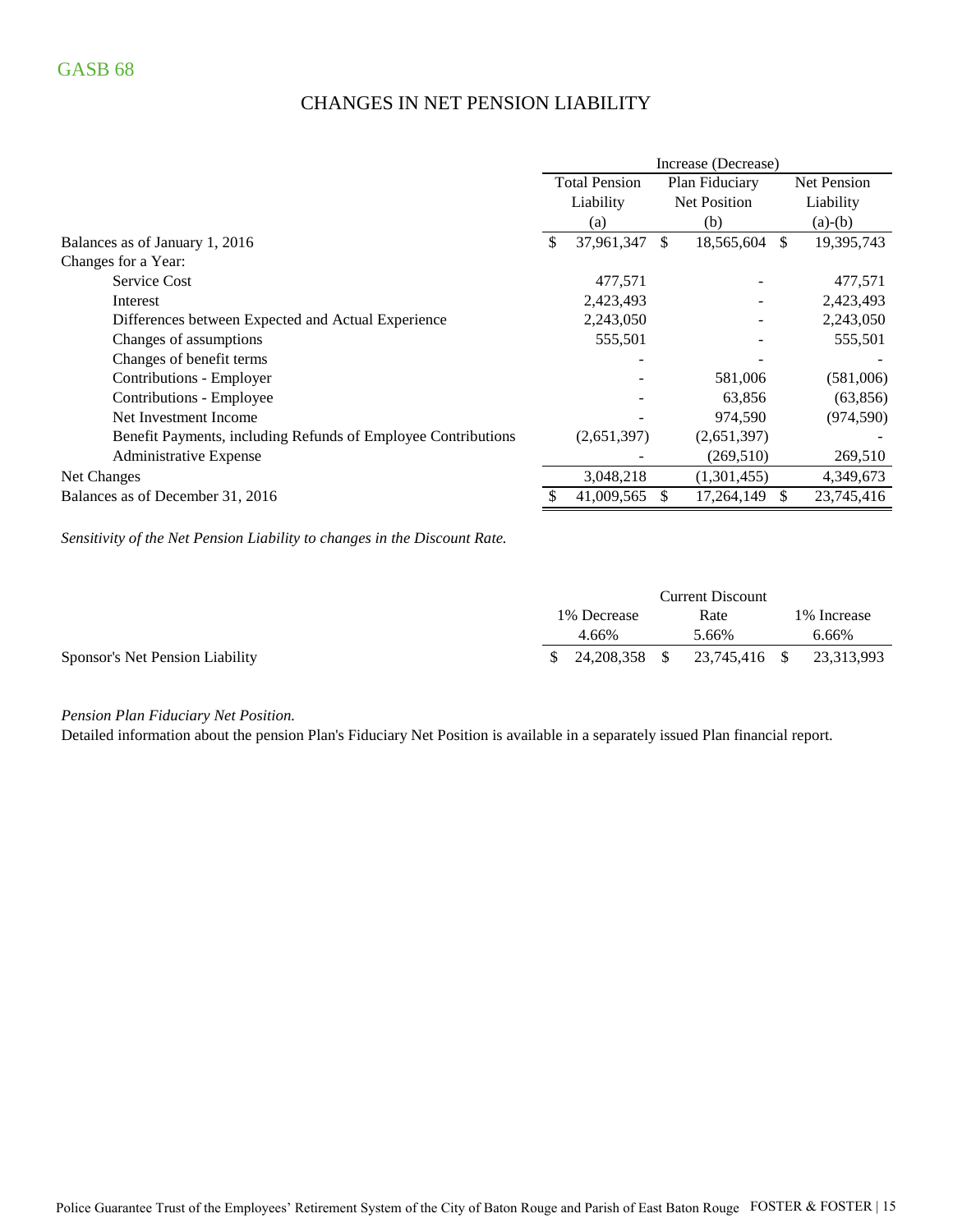# PENSION EXPENSE AND DEFERRED OUTFLOWS OF RESOURCES AND DEFERRED INFLOWS OF RESOURCES RELATED TO PENSIONS

For the year ended December 31, 2016, the Sponsor will recognize a Pension Expense of \$3,679,561. On December 31, 2016, the Sponsor reported Deferred Outflows of Resources and Deferred Inflows of Resources related to pensions from the following sources:

|                                                                                                            | Deferred<br>Outflows of<br>Resources | Deferred<br>Inflows of<br>Resources |
|------------------------------------------------------------------------------------------------------------|--------------------------------------|-------------------------------------|
| Differences between Expected and Actual Experience                                                         | 2,356,311                            | $\overline{\phantom{a}}$            |
| Changes of assumptions<br>Net difference between Projected and Actual Earnings on Pension Plan investments | 455,518<br>1,415,483                 | 489,641<br>$\overline{\phantom{a}}$ |
| Total                                                                                                      | 4,227,312                            | 489,641                             |

Amounts reported as Deferred Outflows of Resources and Deferred Inflows of Resources related to pensions will be recognized in Pension Expense as follows:

| Year ended December 31: |                                |
|-------------------------|--------------------------------|
| 2017                    | \$<br>1,710,862                |
| 2018                    | \$<br>1,625,681                |
| 2019                    | \$<br>368,441                  |
| 2020                    | \$<br>32,687                   |
| 2021                    | \$<br>$\overline{\phantom{a}}$ |
| Thereafter              | \$<br>-                        |
|                         |                                |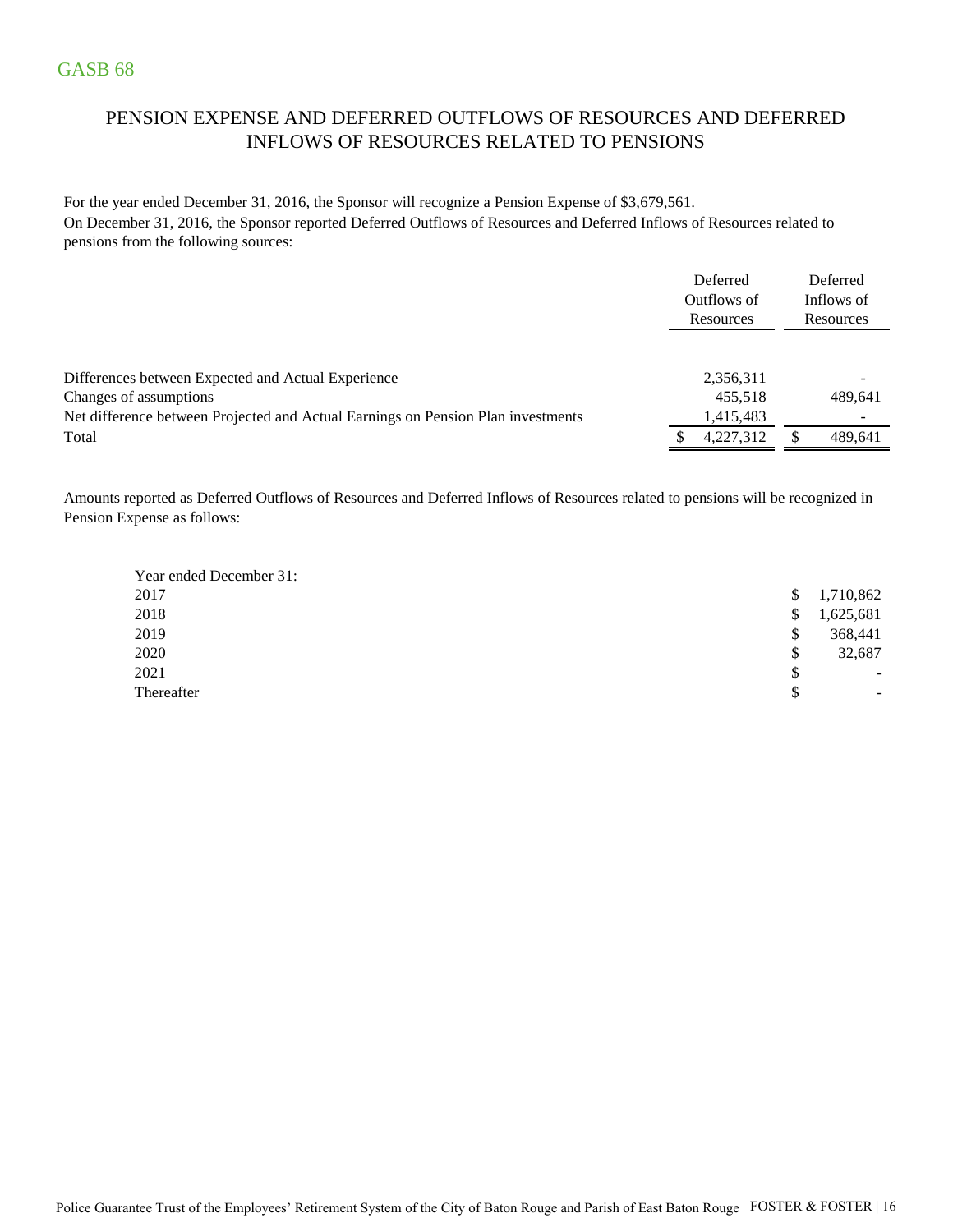### SCHEDULE OF CHANGES IN NET PENSION LIABILITY AND RELATED RATIOS Last 10 Years

|                                                                            | 12/31/2016       |              | 12/31/2015 <sup>1</sup> |     | 12/31/2014 1 |
|----------------------------------------------------------------------------|------------------|--------------|-------------------------|-----|--------------|
| <b>Total Pension Liability</b>                                             |                  |              |                         |     |              |
| Service Cost                                                               | 477,571          |              | 454,961                 |     | 437,310      |
| Interest                                                                   | 2,423,493        |              | 2,338,200               |     | 2,565,879    |
| Changes of benefit terms                                                   |                  |              |                         |     |              |
| Differences between Expected and Actual Experience                         | 2,243,050        |              | 1,721,888               |     |              |
| Changes of assumptions                                                     | 555,501          |              | (979, 283)              |     | 340,742      |
| Benefit Payments, including Refunds of Employee Contributions              | (2,651,397)      |              | (1,853,004)             |     | (1,679,506)  |
| Net Change in Total Pension Liability                                      | 3,048,218        |              | 1,682,762               |     | 1,664,425    |
| <b>Total Pension Liability - Beginning</b>                                 | 37,961,347       |              | 36,278,585              |     | 34,614,160   |
| Total Pension Liability - Ending (a)                                       | 41,009,565       | \$           | 37,961,347              | S   | 36,278,585   |
| Plan Fiduciary Net Position                                                |                  |              |                         |     |              |
| Contributions - Employer                                                   | 581,006          |              | 951,261                 |     | 763,873      |
| Contributions - Employee                                                   | 63,856           |              | 99,365                  |     | 90,774       |
| Net Investment Income                                                      | 974,590          |              | (403, 640)              |     | 796,414      |
| Benefit Payments, including Refunds of Employee Contributions              | (2,651,397)      |              | (1,853,004)             |     | (1,679,506)  |
| Administrative Expense                                                     | (269, 510)       |              | (313,560)               |     | (333, 744)   |
| Net Change in Plan Fiduciary Net Position                                  | (1,301,455)      |              | (1,519,578)             |     | (362, 189)   |
| Plan Fiduciary Net Position - Beginning                                    | 18,565,604       |              | 20,085,182              |     | 20,447,371   |
| Plan Fiduciary Net Position - Ending (b)                                   | 17,264,149       | $\mathbb{S}$ | 18,565,604              | \$  | 20,085,182   |
|                                                                            |                  |              |                         |     |              |
| Net Pension Liability - Ending (a) - (b)                                   | 23,745,416       | S.           | 19,395,743              | \$. | 16,193,403   |
| Plan Fiduciary Net Position as a percentage of the Total Pension Liability | 42.10%           |              | 48.91%                  |     | 55.36%       |
| Covered Employee Payroll                                                   | \$<br>13,271,888 | S.           | 14,066,159              | \$. | 14,282,440   |
| Net Pension Liability as a percentage of Covered Employee Payroll          | 178.92%          |              | 137.89%                 |     | 113.38%      |

#### **Notes to Schedule:**

<sup>1</sup> The 2014 and 2015 results were provided by the prior actuary, Nyhart.

#### *Changes of assumptions:*

For purposes of determining the GASB discount rate at the 12/31/2016 measurement date, a depletion date projection as of that date have been performed. The results of this projection showed a single discount rate of 5.66%. The discount rate was lowered from 6.53% to 5.66%.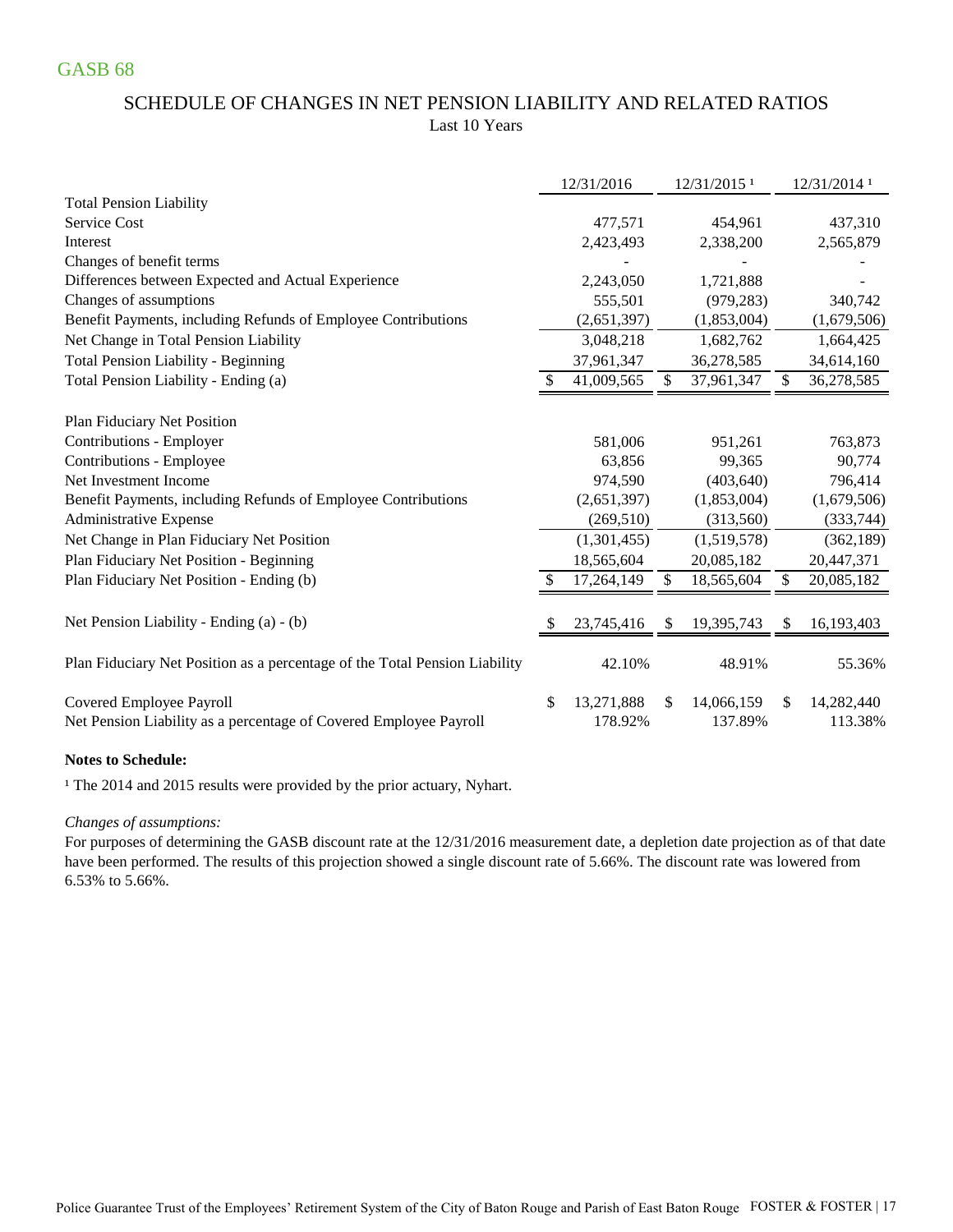### SCHEDULE OF CONTRIBUTIONS Last 10 Years

|                                                              | 12/31/2016       |       | 12/31/2015 <sup>1</sup>   |    | 12/31/2014 1 |    | $12/31/2013$ <sup>1</sup> |    | 12/31/2012 1 |
|--------------------------------------------------------------|------------------|-------|---------------------------|----|--------------|----|---------------------------|----|--------------|
| <b>Actuarially Determined Contribution</b>                   | 2,752,642        |       | 3,029,216                 |    | 2,646,547    |    | 2,679,589                 |    | 2,225,478    |
| Contributions in relation to the                             |                  |       |                           |    |              |    |                           |    |              |
| <b>Actuarially Determined Contributions</b>                  | 581,006          |       | 951,261                   |    | 763,873      |    | 696,918                   |    | 238,628      |
| Contribution Deficiency (Excess)                             | 2,171,636<br>\$. |       | 2,077,955<br>S            | \$ | 1,882,674    | \$ | 1,982,671                 | \$ | 1,986,850    |
| Covered Employee Payroll<br>Contributions as a percentage of | 13,271,888<br>S. |       | 14,066,159<br>S.          | \$ | 14,282,440   | S. | 15,428,420                | S. | 15,966,923   |
| Covered Employee Payroll                                     |                  | 4.38% | 6.76%                     |    | 5.35%        |    | 4.52%                     |    | 1.49%        |
|                                                              | 12/31/2011 1     |       | $12/31/2010$ <sup>1</sup> |    | 12/31/2009 1 |    | 12/31/2008 1              |    | 12/31/2007 1 |
| <b>Actuarially Determined Contribution</b>                   | 1,977,834        |       | 1,634,905                 |    | 479,630      |    | 215,291                   |    | 124,607      |
| Contributions in relation to the                             |                  |       |                           |    |              |    |                           |    |              |
| <b>Actuarially Determined Contributions</b>                  | 202,695          |       | 250,114                   |    | 149,179      |    | 127,087                   |    | 123,140      |
| Contribution Deficiency (Excess)                             | 1,775,139<br>\$  |       | 1,384,791                 | \$ | 330,451      | \$ | 88,204                    | \$ | 1,467        |
| Covered Employee Payroll<br>Contributions as a percentage of | 17,315,930       |       | 18,836,479                |    | 20,084,707   |    | 19,754,110                |    | 20,507,475   |
| Covered Employee Payroll                                     |                  | 1.17% | 1.33%                     |    | 0.74%        |    | 0.64%                     |    | 0.60%        |

<sup>1</sup> Results were provided by the prior actuary, Nyhart.

Notes to Schedule

Methods and assumptions used to determine contribution rates:

| <b>Investment Return</b> |                           |          | 7.25% per year, compounded annually, net of investment expenses. |                                                                                 |
|--------------------------|---------------------------|----------|------------------------------------------------------------------|---------------------------------------------------------------------------------|
| Inflation:               | 2.75% per year.           |          |                                                                  |                                                                                 |
| Annual Pay Increases:    | Inflation, plus           |          |                                                                  |                                                                                 |
|                          | Age                       |          | $\frac{0}{0}$                                                    |                                                                                 |
|                          | 30                        |          | 4.00%                                                            |                                                                                 |
|                          | 35                        |          | 2.00%                                                            |                                                                                 |
|                          | 40                        |          | 2.00%                                                            |                                                                                 |
|                          | 45                        |          | 1.00%                                                            |                                                                                 |
|                          | 50                        |          | $0.00\%$                                                         |                                                                                 |
|                          | 55                        |          | 0.00%                                                            |                                                                                 |
| Mortality:               |                           |          |                                                                  | RP-2000 Healthy Combined Blue Collar Projected with Scale BB to 2019, producing |
|                          | following specimen rates: |          |                                                                  |                                                                                 |
|                          | <u>Age</u>                | Male     | Female                                                           |                                                                                 |
|                          | 20                        | 0.0326%  | 0.0180%                                                          |                                                                                 |
|                          | 30                        | 0.0686%  | 0.0277%                                                          |                                                                                 |
|                          | 40                        | 0.1295\% | 0.0829%                                                          |                                                                                 |
|                          | 50                        | 0.2278%  | 0.1854%                                                          |                                                                                 |
|                          | 60                        | 0.7237%  | 0.4089%                                                          |                                                                                 |
|                          | 70                        | 2.0079%  | 1.4815%                                                          |                                                                                 |
| Disabled Mortality:      |                           |          | RP-2000 Disabled Mortality Projected with Scale BB to 2019.      |                                                                                 |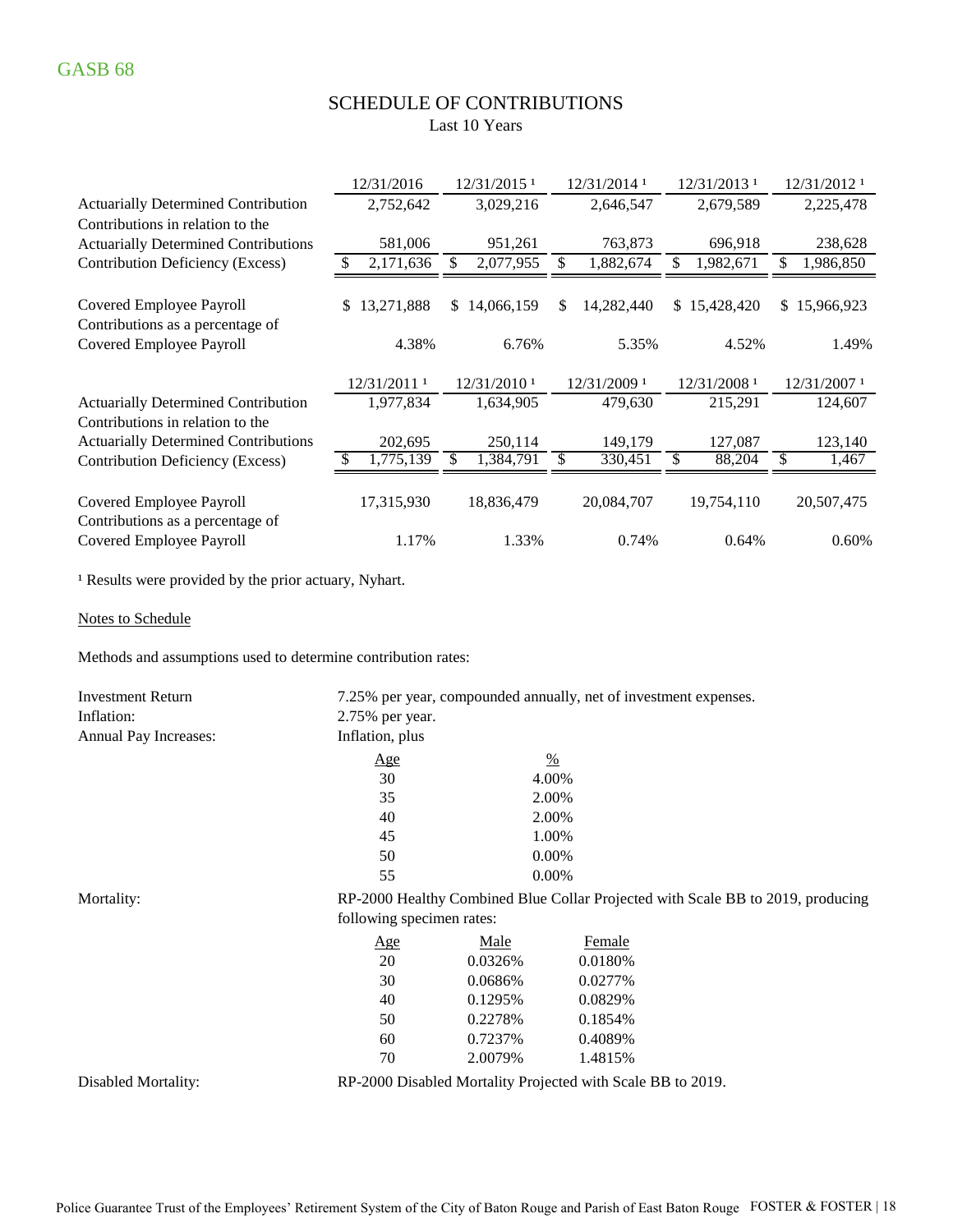| <u>Age</u> | Turnover |
|------------|----------|
| 20         | 0.079    |
| 25         | 0.077    |
| 30         | 0.072    |
| 35         | 0.063    |
| 40         | 0.052    |
| 45         | 0.04     |
| 50         | 0.026    |
| 55         | 0.009    |
| 60         | 0.001    |
|            |          |

Probabilities of turnover are in accordance with the Eleventh Actuarial Valuation of the Railroad Retirement System based on Table T-5. The turnover rates are modified as follows, based on years of employment:

| Years of  |      |
|-----------|------|
| Service   | %    |
| $0-1$     | 110% |
| 2         | 85%  |
| 3         | 45%  |
| 4-10      | 45%  |
| $11 - 15$ | 25%  |
| $16+$     | 15%  |
|           |      |

Retirement Rates:

Upon attaining 25.5 years of service or age 61 and 11 years of service, the following rates:

|           | Before 25 years of creditable |         | After 25 years of creditable |
|-----------|-------------------------------|---------|------------------------------|
|           | service                       |         | service                      |
| Age       | Retirement                    | Service | Retirement                   |
| $55 - 60$ | 10%                           | 25      | 20%                          |
| 61-63     | 20%                           | 26      | 30%                          |
| 64        | 25%                           | 27      | 40%                          |
| $65+$     | 100%                          | $28+$   | 100%                         |

#### **Assumed Transfers to Retirement System (for accumulated vacation and sick leave, e.g.)**

|            | Total      |
|------------|------------|
| Police     | 1.50 years |
| <u>Age</u> | Disability |
| 20         | 0.0006     |
| 25         | 0.0006     |
| 30         | 0.0006     |
| 35         | 0.0007     |
| 40         | 0.0011     |
| 45         | 0.0022     |
| 50         | 0.0046     |
| 55         | 0.0102     |
| 60         | 0.0320     |
| 61         | 0.0355     |
| 62         | 0.0400     |
| 63         | 0.0450     |
| 64         | 0.0410     |
| 65         | 0.0195     |
|            |            |

Probabilities of disability are in accordance with the Eleventh Actuarial Valuation of the Railroad Retirement System. The disability rates for all members are increased by 100%.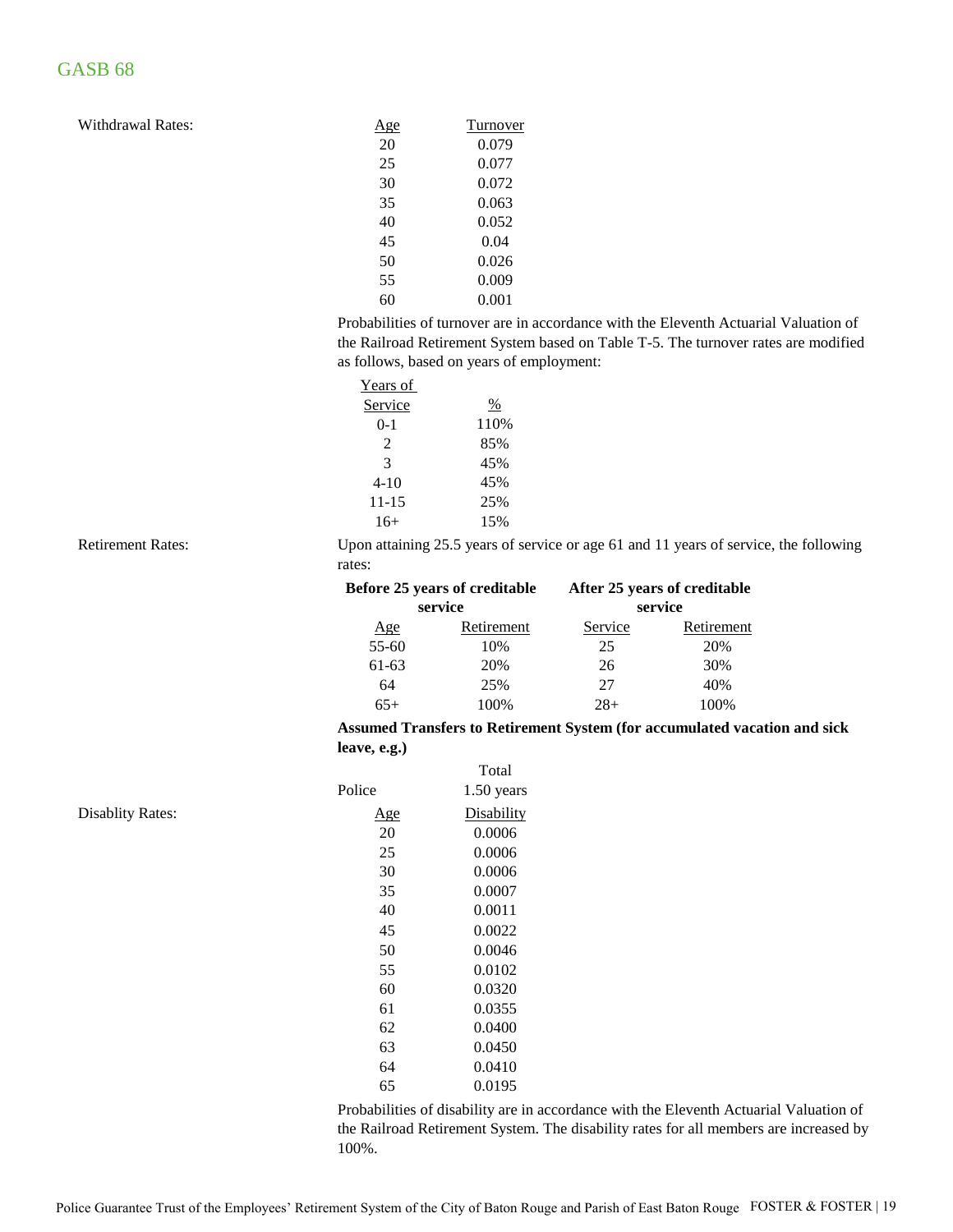| Type of Disability:                   | 75% service-connected, 25% ordinary.                                                  |
|---------------------------------------|---------------------------------------------------------------------------------------|
| Actuarial Value of Assets:            | Market Value as of January 1, 2000. Beginning January 1, 2002, Expected Value         |
|                                       | Method, with 20% of investments gains (or losses) recognized each year.               |
| Actuarial Cost Method:                | Aggregate Actuarial Cost Method.                                                      |
| Percent Married:                      | 80% of employees are assumed to be married. Female spouses are assumed to be 3        |
|                                       | years younger than males.                                                             |
| Interest on Future MPERS DROP         |                                                                                       |
| Accounts:                             | 7.25%, compounded annually for three years, payable at DROP exit.                     |
| Withdrawal of Employee Contributions: | 100% of employees who terminate (other than retirement, death, or disability) are     |
|                                       | assumed to withdraw their contributions.                                              |
| <b>Ancillary Benefits:</b>            | MPERS ancillary benefits (turnover, disability, death) are assumed to be greater than |
|                                       | CPERS ancillary benefits.                                                             |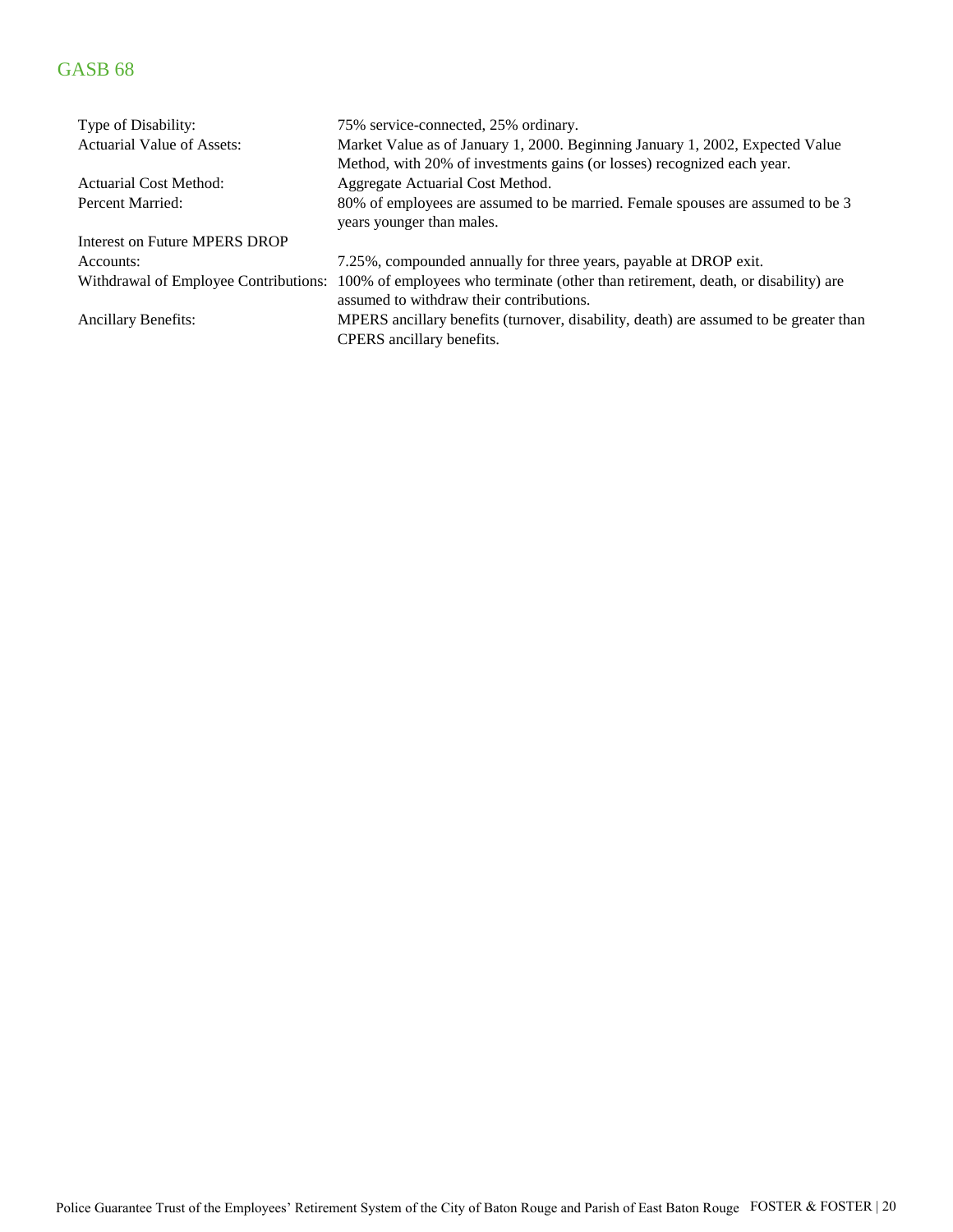### COMPONENTS OF PENSION EXPENSE YEAR ENDING DECEMBER 31, 2016

|                                                     | Net Pension | Deferred                            | Deferred        | Pension         |
|-----------------------------------------------------|-------------|-------------------------------------|-----------------|-----------------|
|                                                     | Liability   | Inflows                             | Outflows        | Expense         |
| Balances as of January 1, 2016                      | 19,395,743  | $\overline{\mathcal{S}}$<br>734,462 | \$<br>3,221,015 | \$              |
| <b>Total Pension Liability Factors:</b>             |             |                                     |                 |                 |
| <b>Service Cost</b>                                 | 477,571     |                                     |                 | 477,571         |
| Interest                                            | 2,423,493   |                                     |                 | 2,423,493       |
| Changes in benefit terms                            |             |                                     |                 |                 |
| Differences between Expected and Actual Experience  |             |                                     |                 |                 |
| with regard to economic or demographic assumptions  | 2,243,050   |                                     | 2,243,050       |                 |
| Current year amortization of experience difference  |             |                                     | (1, 178, 155)   | 1,178,155       |
| Change in assumptions about future economic or      |             |                                     |                 |                 |
| demographic factors or other inputs                 | 555,501     |                                     | 555,501         |                 |
| Current year amortization of change in assumptions  |             | (244, 821)                          | (270, 353)      | 25,532          |
| <b>Benefit Payments</b>                             | (2,651,397) |                                     |                 | (2,651,397)     |
| Net change                                          | 3,048,218   | (244, 821)                          | 1,350,043       | 1,453,354       |
| Plan Fiduciary Net Position:                        |             |                                     |                 |                 |
| Contributions - Employer                            | 581,006     |                                     |                 |                 |
| Contributions - Employee                            | 63,856      |                                     |                 | (63, 856)       |
| Projected Net Investment Income                     | 1,138,021   |                                     |                 | (1, 138, 021)   |
| Difference between projected and actual earnings on |             |                                     |                 |                 |
| Pension Plan investments                            | (163, 431)  |                                     | 163,431         |                 |
| Current year amortization                           |             |                                     | (507, 177)      | 507,177         |
| <b>Benefit Payments</b>                             | (2,651,397) |                                     |                 | 2,651,397       |
| <b>Administrative Expenses</b>                      | (269, 510)  |                                     |                 | 269,510         |
| Net change                                          | (1,301,455) | $\overline{\phantom{0}}$            | (343,746)       | 2,226,207       |
|                                                     | 23,745,416  | \$<br>489,641                       | \$<br>4,227,312 | \$<br>3,679,561 |
| Balances as of December 31, 2016                    |             |                                     |                 |                 |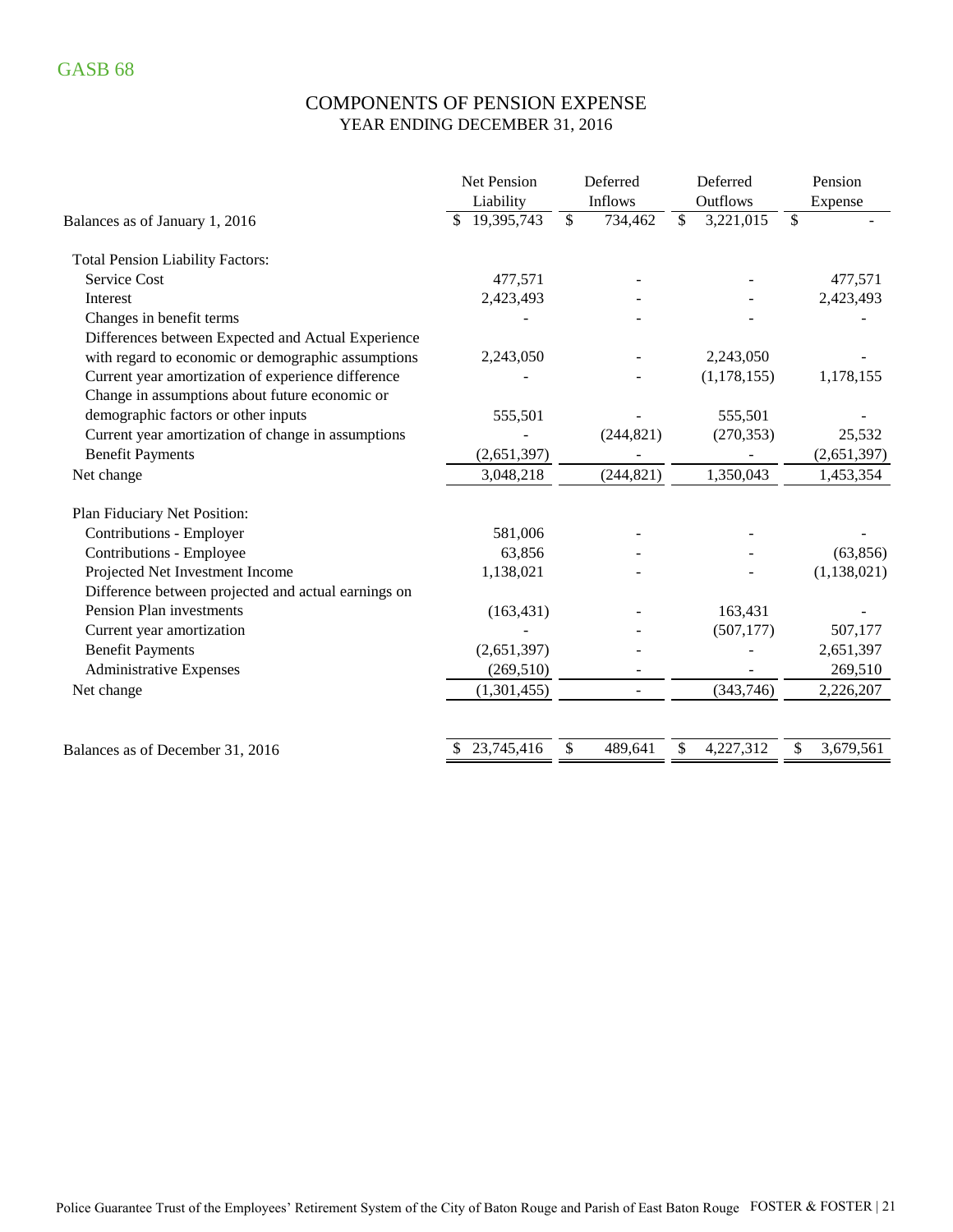#### AMORTIZATION SCHEDULE - INVESTMENTS

Increase (Decrease) in Pension Expense Arising from the Recognition of the of Differences Between Projected and Actual Earnings on Pension Plan Investments

|           |    | Differences Between                        |                |    |           |      |            |            |      |            |      |           |        |      |                 |      |   |        |      |                          |      |                          |        |
|-----------|----|--------------------------------------------|----------------|----|-----------|------|------------|------------|------|------------|------|-----------|--------|------|-----------------|------|---|--------|------|--------------------------|------|--------------------------|--------|
| Plan Year |    | <b>Expected and Actual</b>                 | Recognition    |    |           |      |            |            |      |            |      |           |        |      |                 |      |   |        |      |                          |      |                          |        |
| Ending    |    | Earnings                                   | Period (Years) |    | 2016      |      | 2017       | 2018       |      | 2019       |      | 2020      |        | 2021 |                 | 2022 |   |        | 2023 |                          | 2024 |                          | 2025   |
|           |    |                                            |                |    |           |      |            |            |      |            |      |           |        |      |                 |      |   |        |      |                          |      |                          |        |
| 2014      | S  | 693,691                                    | 5              | S. | 138.738   | - 5  | 138,738 \$ | 138,739 \$ |      |            | $-S$ |           | $-$ \$ |      | $-S$            |      |   | $-$ \$ |      | - \$                     |      | $-$ \$                   |        |
| 2015      | \$ | 1,678,767                                  | 5              | S. | 335,753   | - 56 | 335,753 \$ | 335,753    | - \$ | 335,755 \$ |      |           | $-$ \$ |      | $\sim$ 10 $\pm$ | - \$ |   | $-$ \$ |      | - 75<br>$ -$             |      | $-$ \$                   | ۰      |
| 2016      | \$ | 163,431                                    | 5              | S. | 32,686 \$ |      | 32,686 \$  | 32,686 \$  |      | 32,686 \$  |      | 32,687 \$ |        |      | $-$ \$          |      |   | $-$ \$ |      | - 75<br>$\sim$           |      | $-$ \$                   |        |
|           |    |                                            |                |    |           |      |            |            |      |            |      |           |        |      |                 |      |   |        |      |                          |      |                          |        |
|           |    | Net Increase (Decrease) in Pension Expense |                |    | 507,177   | -85  | 507.177    | 507,178    | -8   | 368,441    |      | 32,687    |        |      | $\sim$          |      | ۰ |        |      | $\overline{\phantom{a}}$ |      | $\overline{\phantom{a}}$ | $\sim$ |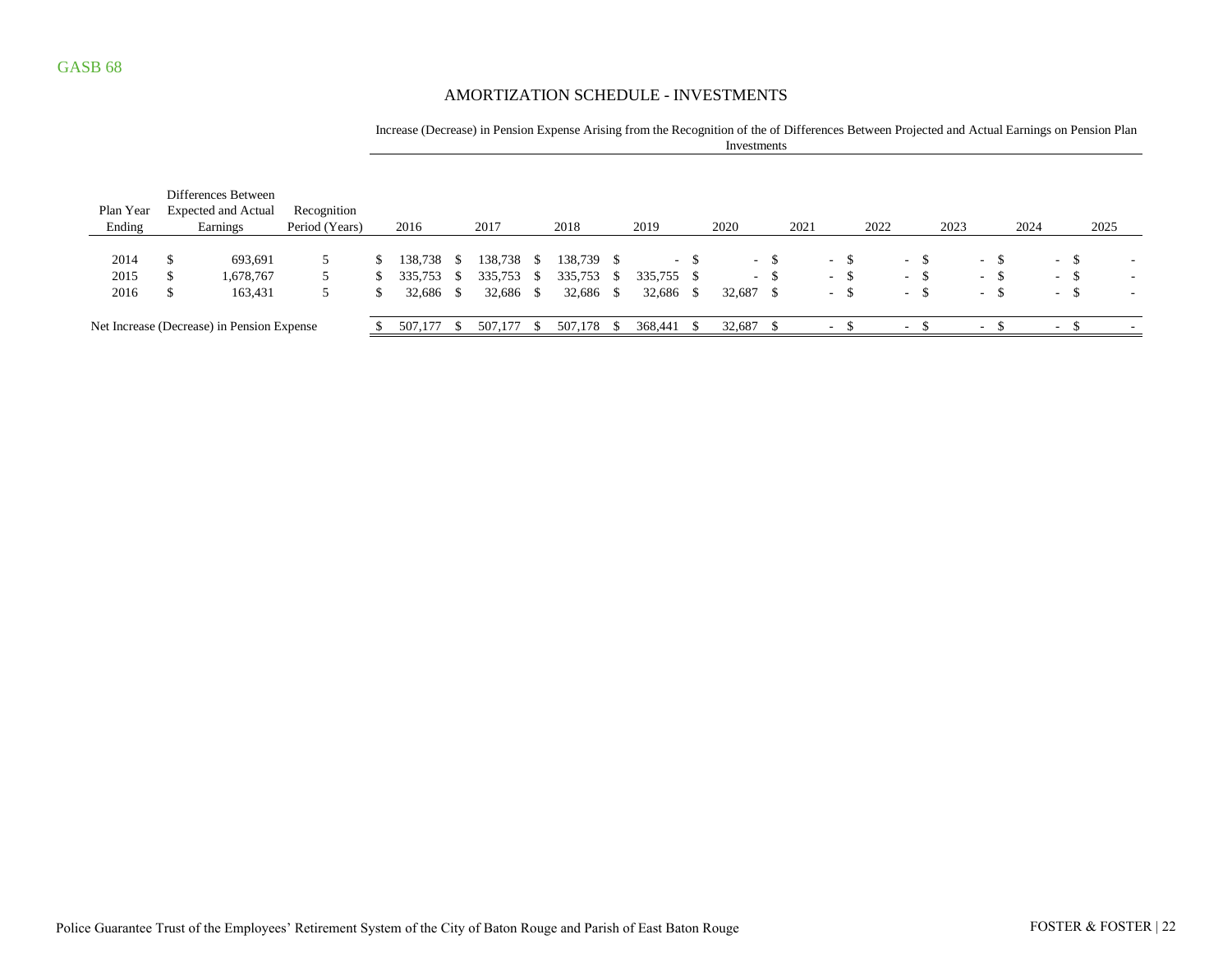#### AMORTIZATION SCHEDULE - CHANGES OF ASSUMPTIONS

#### Increase (Decrease) in Pension Expense Arising from the Recognition of the Effects of Changes of Assumptions

| Plan Year | Changes of                                 | Recognition    |            |      |                 |      |                          |      |                          |      |      |        |      |                          |      |        |        |       |      |                          |       |      |                          |
|-----------|--------------------------------------------|----------------|------------|------|-----------------|------|--------------------------|------|--------------------------|------|------|--------|------|--------------------------|------|--------|--------|-------|------|--------------------------|-------|------|--------------------------|
| Ending    | Assumptions                                | Period (Years) | 2016       |      | 2017            |      | 2018                     | 2019 |                          |      | 2020 |        | 2021 |                          | 2022 |        | 2023   |       | 2024 |                          |       | 2025 |                          |
|           |                                            |                |            |      |                 |      |                          |      |                          |      |      |        |      |                          |      |        |        |       |      |                          |       |      |                          |
| 2014      | 340,742                                    | 4              | 85.186 \$  |      | 85.184 \$       |      | $\overline{\phantom{a}}$ |      | - 8                      |      |      | $-8$   |      | $\sim$                   |      | $\sim$ |        | - ക   |      | $\sim$                   | - 35  |      | $\overline{\phantom{a}}$ |
| 2015      | (979, 283)                                 | 4              | (244, 821) | - 56 | $(244, 821)$ \$ |      | $(244,820)$ \$           |      | $- S$                    |      |      | $-$ S  |      | $- S$                    |      | $\sim$ |        | $- S$ |      |                          | $- S$ |      | $\overline{\phantom{a}}$ |
| 2016      | 555,501                                    |                | 185,167 \$ |      | 185,167 \$      |      | 185,167 \$               |      | $\overline{\phantom{a}}$ | - \$ |      | $- S$  |      | $-$ S                    |      | $\sim$ |        | $- S$ |      | $\sim$                   |       |      | $\overline{\phantom{a}}$ |
|           |                                            |                |            |      |                 |      |                          |      |                          |      |      |        |      |                          |      |        |        |       |      |                          |       |      |                          |
|           | Net Increase (Decrease) in Pension Expense |                | 25,532     |      | 25,530          | - 79 | $(59,653)$ \$            |      |                          |      |      | $\sim$ |      | $\overline{\phantom{a}}$ |      | $\sim$ | $\sim$ |       |      | $\overline{\phantom{a}}$ |       |      | $\overline{\phantom{a}}$ |